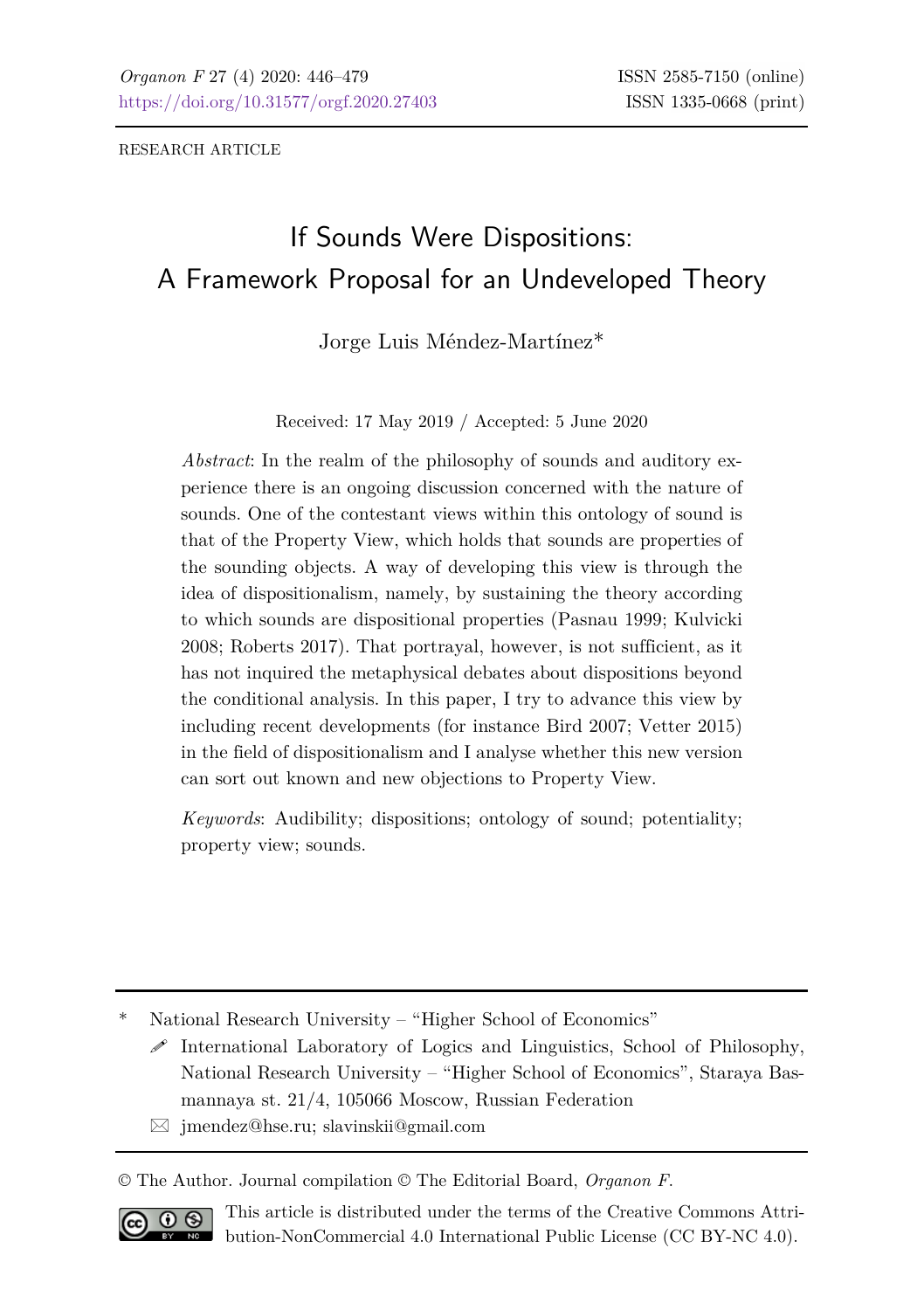## **0. Introduction**

Imagine that you are sitting next to a river, having a picnic with friends. It is a sunny but slightly chilly day, so you are wearing gloves. You take your beer bottles to make a toast and, as the bottles collide, you are surprised to realise that your bottle seems to be made of plastic instead of glass. The gloves had prevented you from realising that it was a plastic bottle and, because in shape and colour it imitates glass beer bottles, only the lack of the characteristic sound of clinking glasses gives away the material it is made of. When you finally take a sip, the feeling on your lips confirms what the sound had hinted: it is indeed a plastic bottle.

This little scene relates to different issues regarding the philosophy of sounds: the relation of sounds and sources (Nudds 2010; Casati, Di Bona, Dokic 2013; O'Callaghan 2007b; Fowler 2013), the problem of perceptual justification (Handel 2006), the issues of sense multimodality  $(O'Callaefhan)$ 2011) and, last but not least, the problem of the nature of sounds (O'Callaghan 2007; O'Shaughnessy 1957; Pasnau 1999; Roberts 2017). The latter is the one I am concerned with in this paper. Is it possible to say that plastic *has* a different sound than that of glass? I think it is intuitive to answer 'yes.' In order to justify this intuition, I will appeal to a view in the ontology of sounds that should explain this in a satisfactory sense, that is the dispositional view or sound dispositionalism.

Typically, by dispositions we mean things such as fragility, solubility, irascibility and the like. Dispositions are properties that, under certain circumstances, could manifest themselves. The suffix 'ity' is quite indicative of those cases. This paper is about those sorts of properties and it examines the possibility of claiming that "sound" is a sort of disposition. It can be said that an object has "the disposition to sound" or, seemingly, "sonority" if so and so occur. It will be a matter of dispute what the nature of this "so and so"—namely, the conditions—is about.

The debate is circumscribed in the frame of Sound Ontology (SO), which, in this sense, has split into three views: the wave view  $(WV)$ , where sounds are considered as acoustic waves (WV) as physics and, more precisely, acoustics tend to say; the property view (PV), where sounds are either properties of the perceiving mind (PV1), as psychology presumably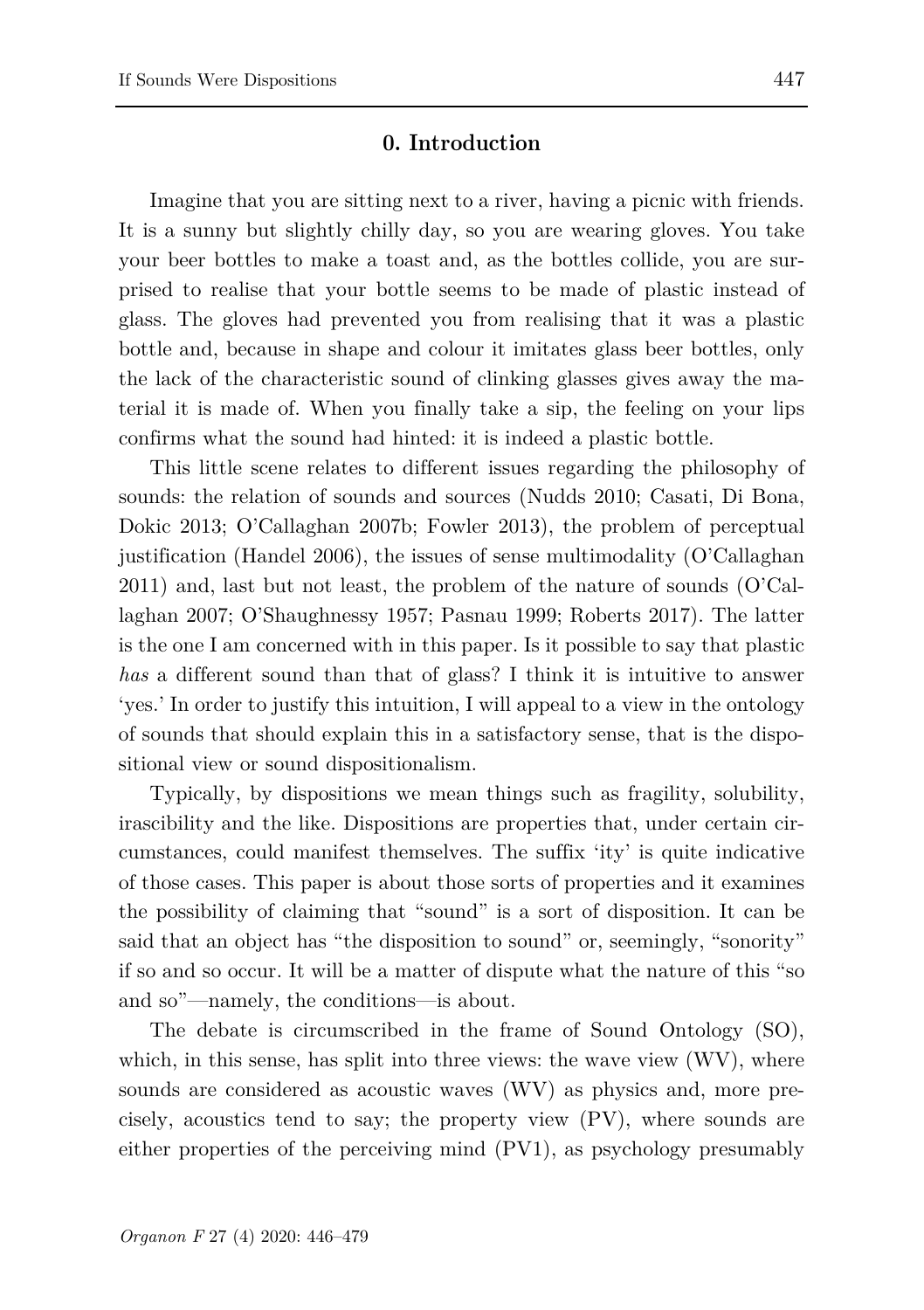argues, or properties of the object  $(PV2)$ ; and, finally, the event view  $(EV)$ , where sounds are considered as events (O'Callaghan 2007a, 2009, among others, favours this stance). Seemingly, the dispositional view would belong to PV2, or so it has been interpreted by those who have taken this route.

I must clarify that my purpose is not to decisively advocate for a dispositional view on sounds. I am not trying to convince you to accept the thesis that sounds are dispositional properties of objects. My commitment in this paper is related to the consequences and implications of such dispositional account.

This is not the most popular view in SO. Actually, the so-called *property view*, mostly labelled as such when it is criticised, rarely unfolds in a way that takes the global philosophical discussion on properties into account: are they universals? Are they tropes? There is only a handful of allusions in this sense: P. F. Strawson (1959), on the one hand, and Edmund Husserl (1984), on the other, have made some type-token considerations of sound as universal (for instance the *C* note) and as a particular (the playing of the note C for instance), but that does not take sound *as if* it were a property *of* an individual.<sup>[1](#page-2-0)</sup> This, I argue, is due to a problem of *under-specification,* common to all the views that figure in the SO.<sup>[2](#page-2-1)</sup> The field is thus in need of further development.

This applies for the dispositional account of sounds, which is a species within PV, and more precisely PV2. Three authors in particular, Pasnau (1999), Kulvicki (2008), and Roberts (2017), have advanced this view. Yet, sound's characterisation as a disposition *has not* been elaborated close to the spirit of the long metaphysical debate on dispositions. Only Roberts (2017, 347) mentions in passing the problems pertaining the conditional analysis, let alone newer considerations on the problems of modality and

<span id="page-2-0"></span><sup>1</sup> As known, the fact that sounds do not coincide with the idea of basic particular in Strawson's metaphysics, namely that of the material body, is what motivates the examination of such problematic 'individuals.' The revival of sounds as a matter of philosophical discussion most likely comes from Strawson.

<span id="page-2-1"></span><sup>2</sup> A notorious exception in that of Jonathan Cohen (2010, 205) who considers universal and/or trope form of abstract properties, while tackling linguistic objections against PV.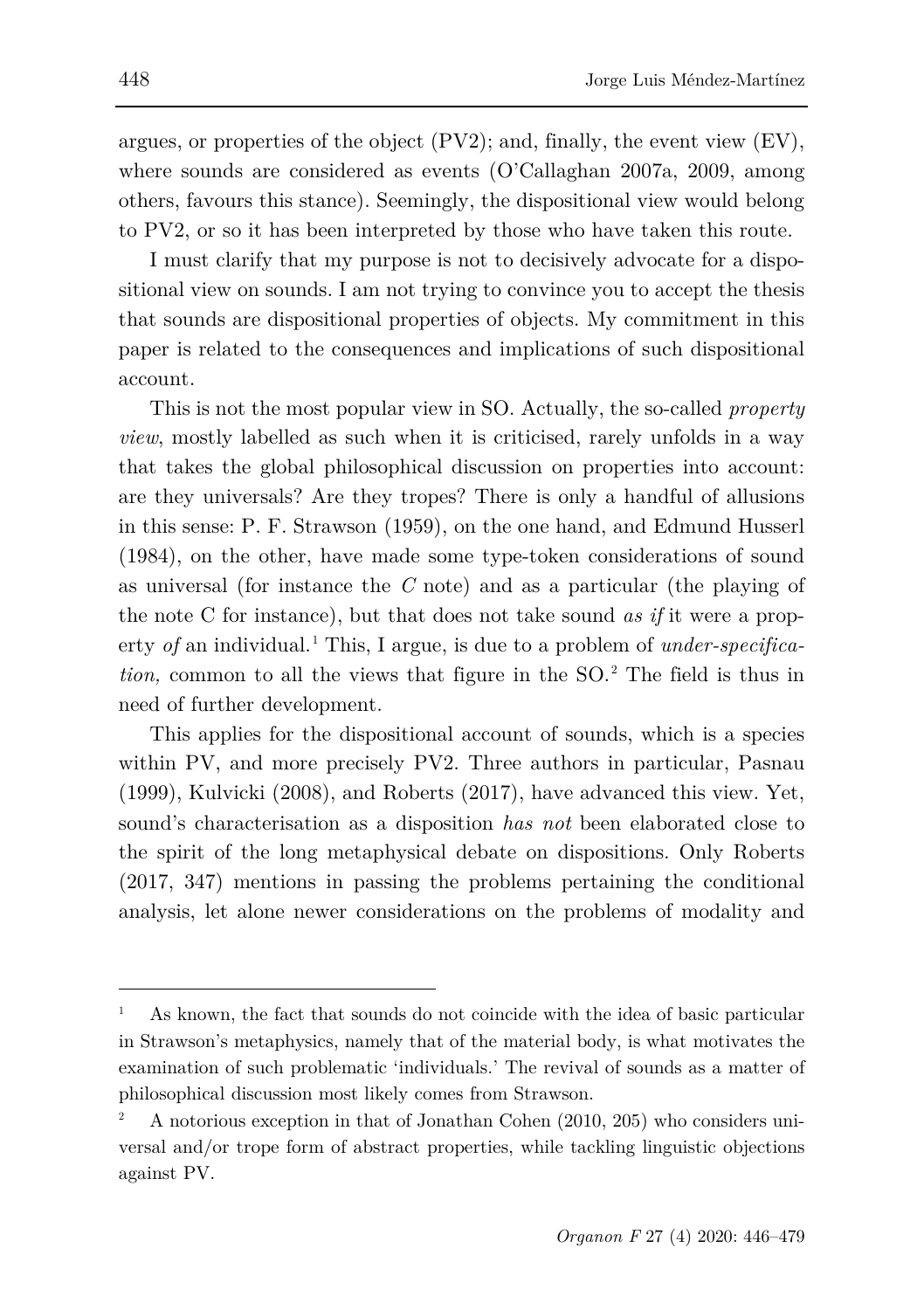potencies (Vetter 2011a, 2011b, 2013a, 2015). Thus, a first goal of the paper is to achieve a more complete picture of the dispositional view.

The first section will provide a picture of Sound Ontology, hopefully short but compelling. The second section will present the current state of affairs of the dispositional view on sounds. A third section introduces the classical considerations from the dispositions' debate—its features under the conditional analysis and the newer potentiality argument—to the discussion on sound. In a fourth section, I want to learn if a new version of sound dispositionalism can withstand the criticisms that some authors (O'Callaghan 2011; Casati and Dokic 2014) have raised against the dispositional account and to evaluate its prospects for the future within the realm of SO.

In this article my contention is to bring two debates together: that of the philosophy of sounds and auditory experience and that of dispositions. A brief literature review, especially in the first and third sections, is necessary to make intelligible the conceptual exchange between both discussions. This characterisation, however, is not free of difficulties and I do not take for granted that sounds are dispositions. Even more, since I am not sure sounds or sonority are dispositions, I have opted for the title "If sounds were dispositions…" and by doing so I also want to make more explicit the character of this inquiry as hypothetical.

## **1. The ontology of sound**

The expression "Ontology of sounds" refers to the effort to define what sounds are. There are, to my knowledge, two general proceedings in that quest: the purely ontological taxonomy of theories, which is elaborated by O'Callaghan (2007a, and with Nudds 2009), and the topological approach (the label is mine), which inquiries *where* sounds are (Casati and Dokic 1994, 2005). Both taxonomies overlap in some regards, but not in others.

The first ontological choice to make is that of deciding whether sounds are properties or individuals. For some (Roberts 2017), this is what divides the ontologies of sound. There are, however, more diversified approaches. In O'Callaghan's taxonomy, for instance, this amounts to three possibilities: the wave view (WV), the property view (PV), and the event view  $(EV)$ .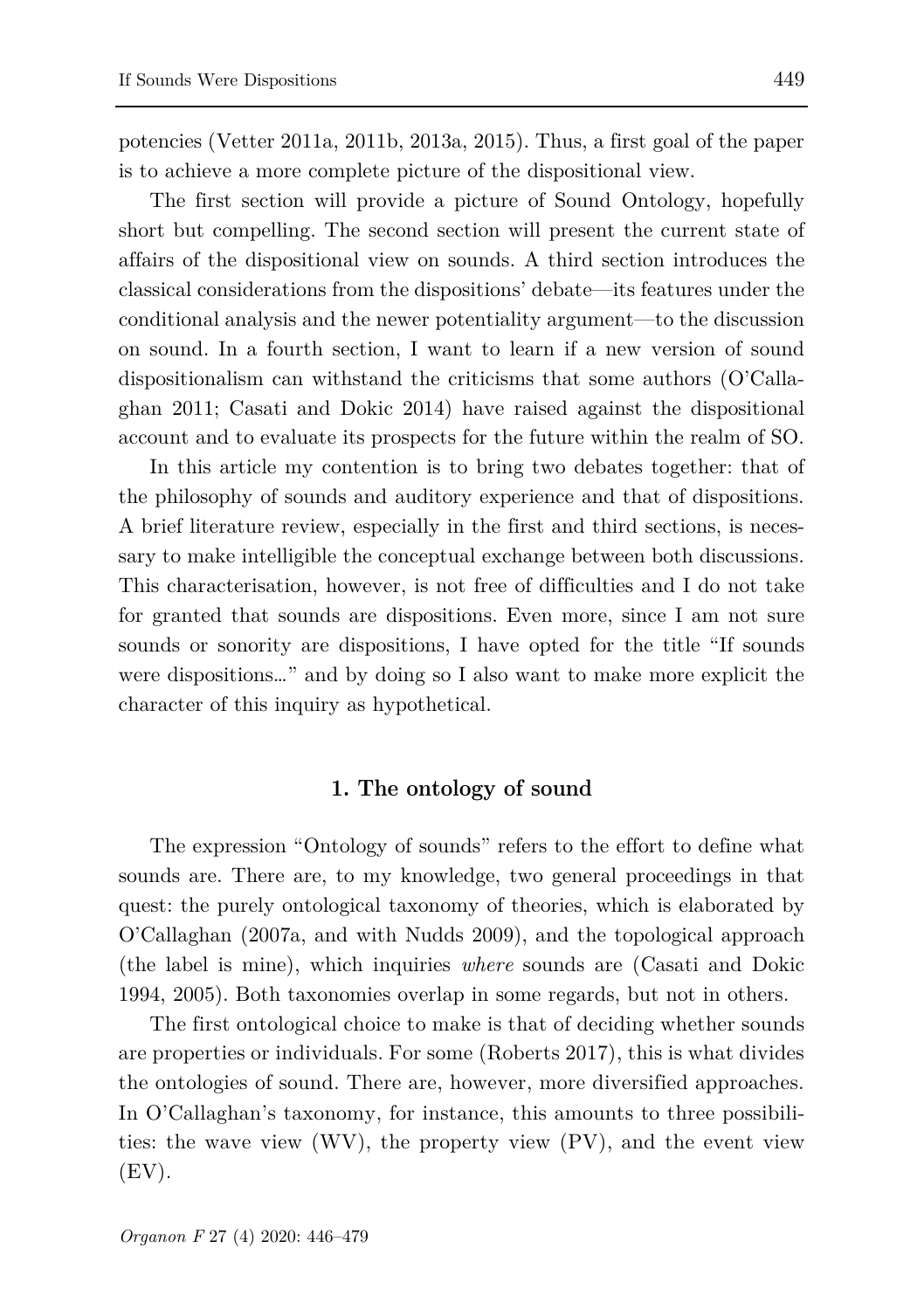The Wave View (WV) claims, from Aristotle<sup>[3](#page-4-0)</sup> to modern acoustics, that sounds are acoustic waves. Despite its popularity, there are a number of issues that WV cannot account for. The most important one is that it presupposes an Error Theory of perception: $4 \le \theta$  $4 \le \theta$ , for one, do not perceive sounds to be at any acoustic wave as a vibration in an elastic medium. We perceive them as *coming from* a source (a sounding object, an event, etcetera).

This gives rise to what we can consider as *the phenomenological desideratum*, which any prospect of SO should comply with. At least, O'Callaghan (2007a, 14) notices, it is better to choose a theory that explains the phenomenological aspect of sound, to one that does not. Authors differ on the degree of importance they assign to it, some take it as a necessary constrain, some as an inescapable requirement, and some consider it a discussion they could bypass.[5](#page-4-2)

Another option is that of PV, which is twofold: it either describes sounds as properties of the perceiving mind (PV1) or it describes sounds as properties of the sounding objects (PV2). The most common one is that of PV2, ever since John Locke described them in his *Essay* as "secondary qualities."[6](#page-4-3) Typically, secondary qualities are thought of as being qualities of the objects somehow enabled, detected and identified by our perception. However, it is far from decisive that secondary qualities in general (let alone sounds) are

<span id="page-4-0"></span><sup>3</sup> Aristotle is usually considered in such fashion in many historical accounts (Pasnau 1999, 310; Casati and Dokic 2014).

<span id="page-4-1"></span>In neuroscience we can find a similar problem while dealing with vision and the so-called "inverse problem" in a Berkeleyan fashion. The information in the retina does not correspond directly to the real structure of the world, so how is it possible that we respond successfully on the basis of vision? (Purves 2010)

<span id="page-4-2"></span><sup>5</sup> Such assessment is visible while pointing out to the 'Error Theory' as a major inconsistency to be resolved or that undermines the whole effort for searching a coherent view on the nature of sound, that is the case with Pasnau (1999), Casati and Dokic (2014).

<span id="page-4-3"></span><sup>6</sup> In the seventh chapter of the second book ('On Ideas') from the *Essay Concerning Human Understanding*, while addressing the simple ideas, Locke formulates the notion of "primary and secondary qualities." Primary qualities are those that are inseparable of a body, for instance, solidity or extension; whereas, secondary qualities are *"nothing in the objects themselves but power to produce various sensations in us"* (Locke 1999, 117). Such is the case of sounds.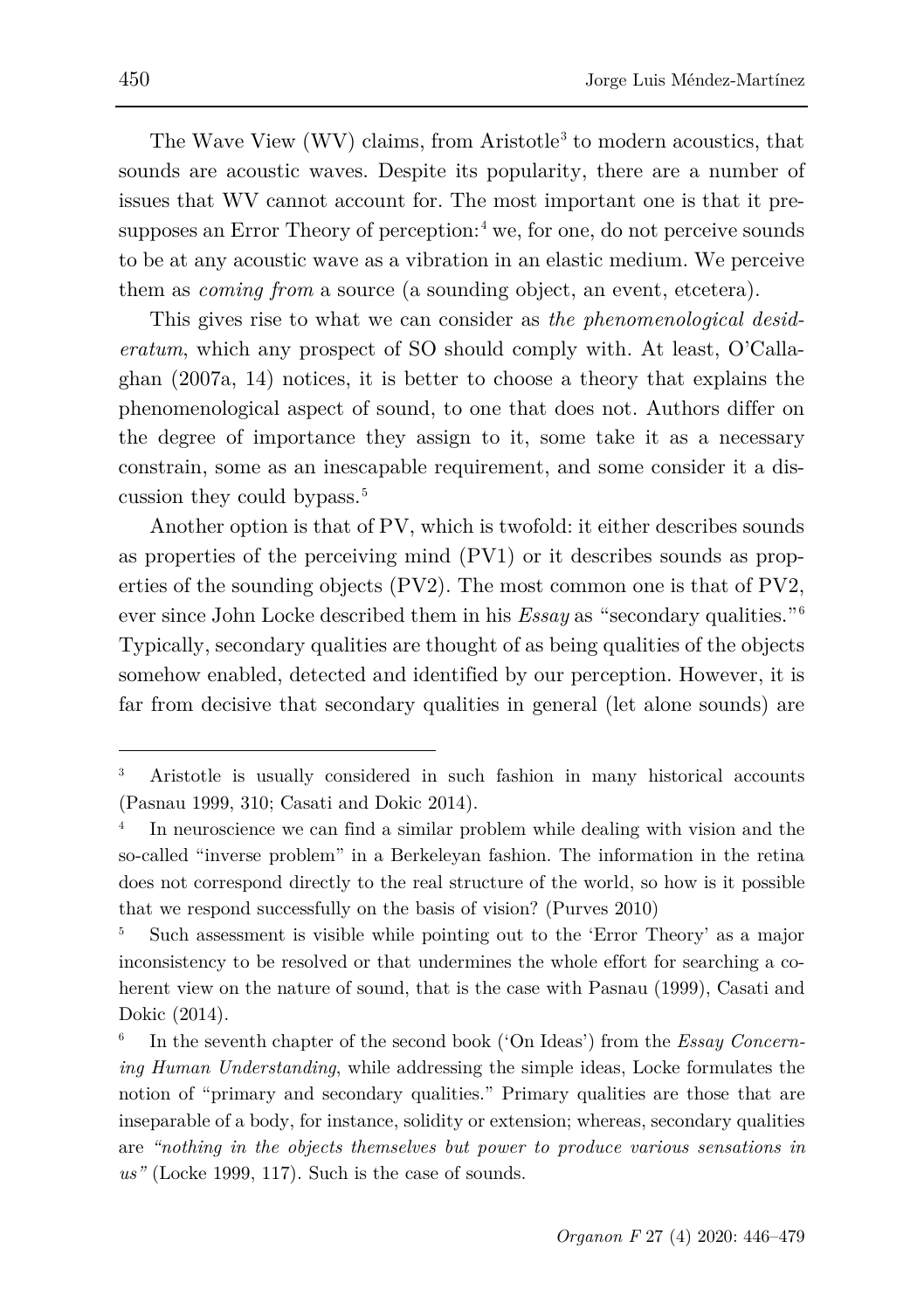exclusively objects' properties as there is an ongoing discussion on whether they could also, or instead, being regarded as properties of the perceiving mind (see, for instance, Egan 2006). In such scenario, we would face PV1.

PV1 would be focused on sound as a purely an auditory phenomenon and, therewith, it would permit auditory hallucinations to be considered as sounds, since sounds' privacy would be plausible (this is an anathema for O'Callaghan 2007a). Not only that, but there would be as many sounds as hearers (Casati and Dokic 2014). Sound would lie, thus, in the ear of the beholder. No philosopher seems to be explicitly endorsing this stance, but there are interpretations that may implicitly argue in favour of it: O'Callaghan (2007), Casati and Dokic (2014) point to D. L. C. Robert Maclachlan's *Philosophy of Perception* (1989, New York, Prentice Hall); Casati and Dokic (2009, 103), additionally, mention O'Shaughnessy (1957). There is even mention of Edmund Husserl and Franz Brentano, usually overlooked in the analytical debates on sounds, as potentially approaching this view (Méndez-Martínez 2020).

In the same guise, O'Callaghan (2009, 34) appeals here to the argument from the vacuum, for which there are two ways of arguing this: either one says that a medium is a necessary condition for sound (a bell struck in the vacuum does not make any sound); or you say that the audible properties of sound (namely, timbre, pitch and loudness) cannot be afforded in the absence of a medium, and do not produce a veridical perception. PV2, as I elaborate below, is at odds with these arguments.

Finally, we have the event view (EV), defended by O'Callaghan (2007a,  $2009$ <sup>[7](#page-5-0)</sup> and somehow by Casati and Dokic (2014). O'Callaghan defends what the latters label as "Located Event Theory," whereas the option defended by Casati and Dokic is that of the "Relational Event Theory."

To say that "sounds  $=$  events" is to claim that they are spatiotemporal localisable occurrences that are to be identified neither with properties nor with waves. EV tries to deliver in the case of the phenomenological desideratum. Another key aspect that will mark a difference with any potential

<span id="page-5-0"></span>Despite being considered as the most representative figure in EV, O'Callaghan has employed other labels for more current elaborations: the mereological position, for instance, which considers the causal sources of sound as a "part" of sound (O'Callaghan 2011).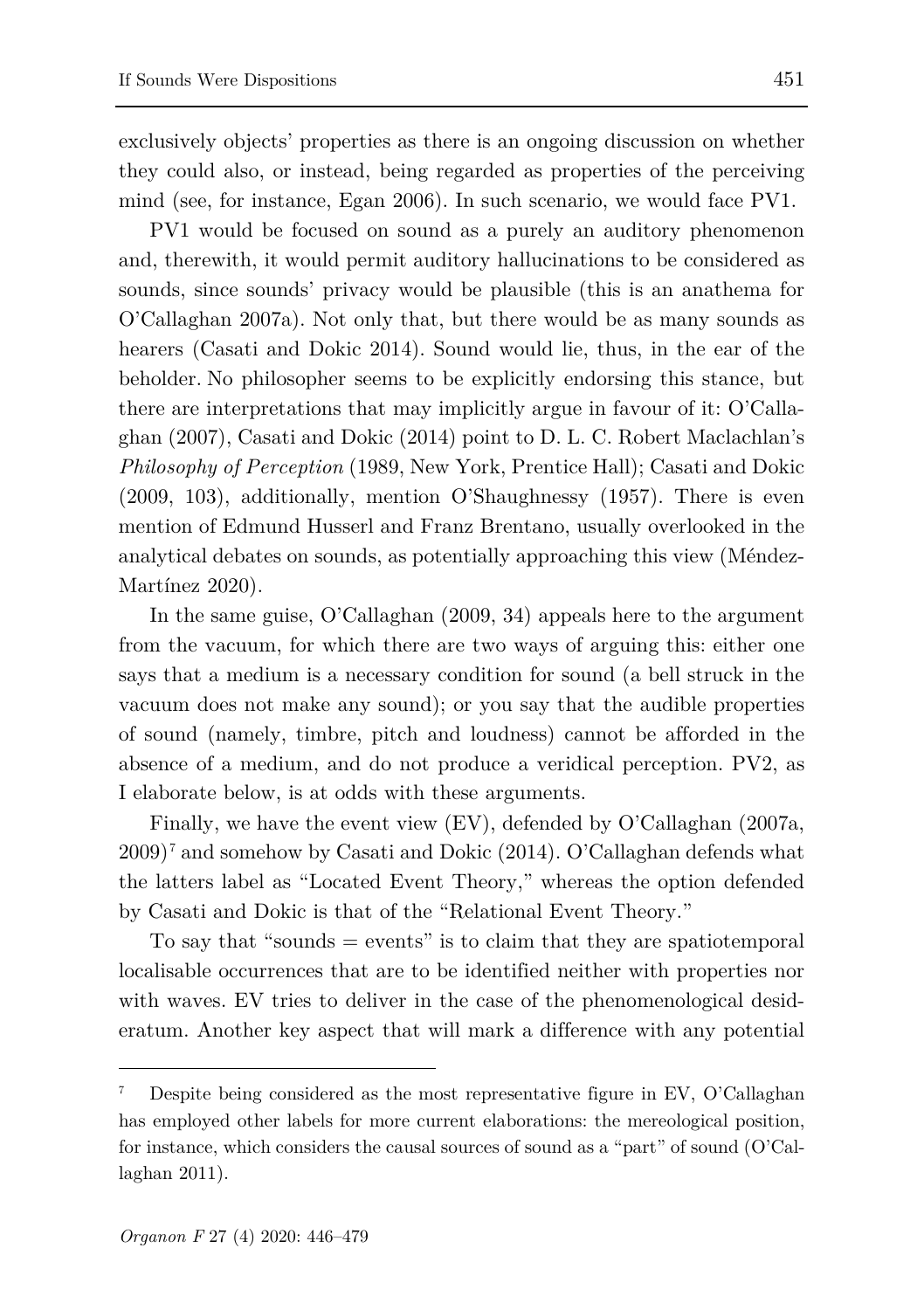PV2, dispositional view included, is that EV relies in the *manifestation* of sound: whenever there is a sound, there is a sounding (O'Callaghan 2009, 36). EV pays a great deal of attention to the problem of relating to sources and, in that sense, it is probably the view that encompasses the most in its effort to explain sound. In reporting so, things complicate to the extent that some have preferred to cast aside causality, sources and just addressing "pure events" (Scruton 2009). A problem this theory has, among many that are beyond the scope of this paper, is that it must provide several explanations to specify the location of sounds; echoes and Doppler effect are recurring puzzling cases (Casati and Dokic 2014; O'Callaghan 2007b; Fowler 2013).

In addition, as with the other views, EV is not free from the problem of under-specification. Although maybe not as properties, events represent another large topic in ontology and metaphysics to which EV relates to at a lesser extent.

This is the purely ontological classification. Precisely because of the problem of location and spatiality, Casati and Dokic (1994, 2014) consider that deciding *where* sounds are warrants as much explaining as the matter of *what* they are. For them, there are three broad conceptions of sound: *proximal*, which locates sound *at* or *in* the hearer; *medial*, which locates sound *between* the hearer and the sounding event/object; and *distal*, which locates sound at the sounding object or event.<sup>[8](#page-6-0)</sup>

In short, these are the views that compose SO, which, in my opinion, offer a general description of the discussion. There are other particular classifications depending on what is being inquired. Scruton (2009) thinks of physicalist and non-physicalist conceptions, where common rival views such as that of Pasnau and O'Callaghan fit, for him, in the physicalist row. Dokic (2007), who reviews the tensions between the "unique event" and the "repeatable object" ontologies, is another example.

Let us now evaluate the proposal in question: the dispositional view.

<span id="page-6-0"></span>There are some correspondences between both taxonomies. WV, for instance, is clearly distal; whereas EV is presumably distal, although it sometimes seems to make some concessions that put it close to WV (Casati and Dokic 2014). PV1 is proximal, whereas PV2 is distal.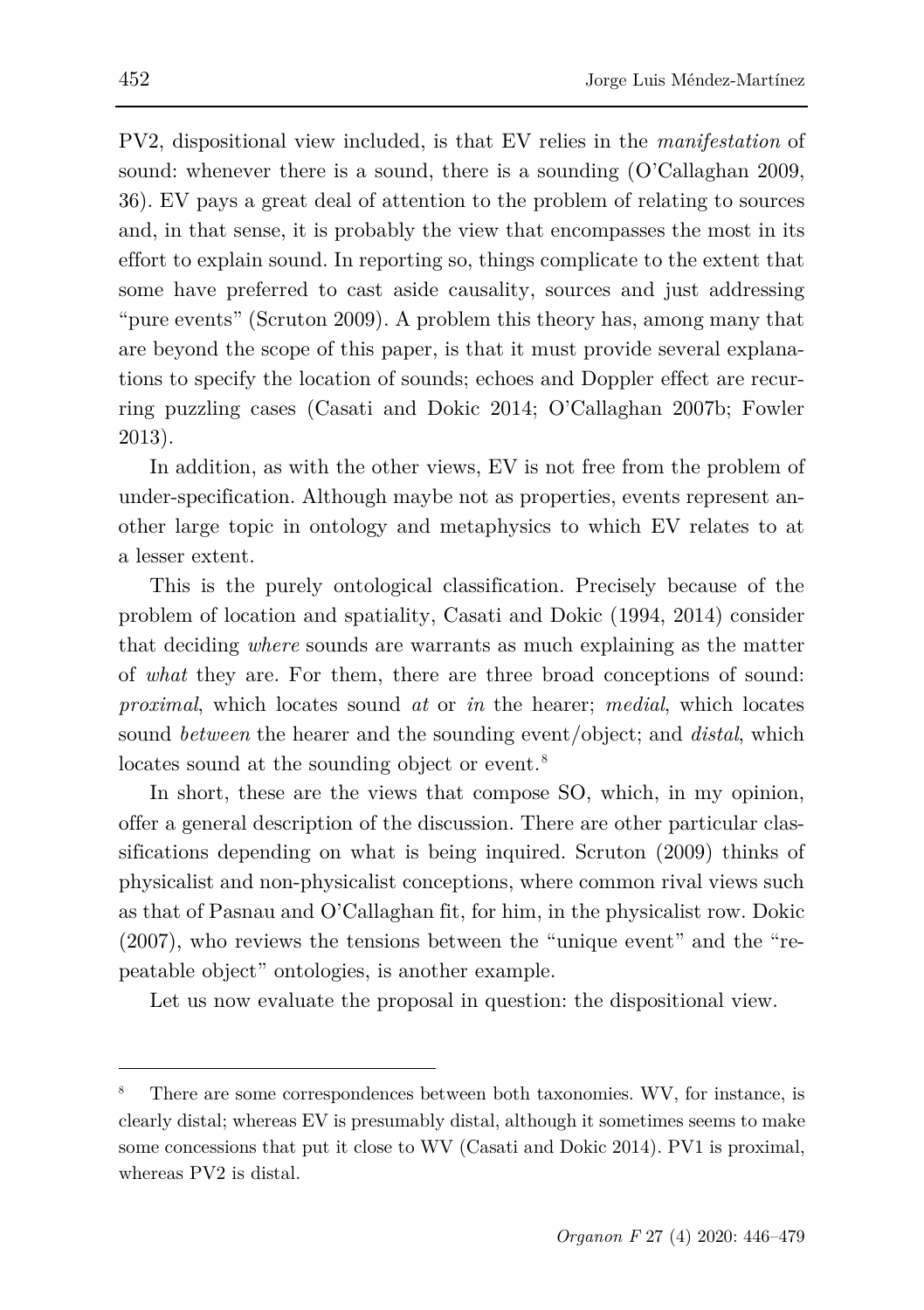## **2. Sound dispositionalism, a state of art**

A preliminary outline is useful. On these views, sounds are properties and, curiously enough, most proponents of a PV point out to dispositional properties. However, in the large debate concerning properties there are other available options on how to draw on properties, yet philosophers of sound have chosen this one.<sup>[9](#page-7-0)</sup> I will analyse in the conclusions whether this compromises, or not, this view.

This dispositional view is a sort of PV and, seemingly, it is PV2, because the argument points out the *disposition-to-sound* in the object, rather than in or at the hearer. If the dispositional locates what is going on at the object, it is certainly not medial nor proximal, but rather distal. If it locates sounds at the hearer, then it is proximal.

These implications will be clearer further on. For now, let us elaborate on the state of affairs of the dispositional view that, though unpopular in the overall philosophical discussion on sound, is not without representatives (Pasnau 1999; Kulvicki 2008; Roberts 2017; and, at a certain extent, Cohen 2010).

Pasnau's paper is probably one of the most influential sources in the field of the philosophy of sounds, which is probably due to its contribution to the revival of the debate. In it, Pasnau proposes:

...identifying sound with the vibrations of the object that has the sound. More cautiously, I would say that sounds either are the vibrations of such objects, or supervene on those vibrations. The former would imply a physicalist account of sound, whereas the latter would have room for a dispositional account. (Pasnau 1999, 317)

However, the part concerning the supervenience on vibrations does not do the job in showing strong adherence to a dispositional model. An issue

<span id="page-7-0"></span><sup>9</sup> A case of an adherent of this view who is not championing a dispositionalist alternative is Jonathan Cohen (2010). He elaborates on the idea that the characteristic temporal feature of sound is usually taken to be at odds with its characterisation as a property. Although his defence does not mention dispositions, his treatment could serve dispositional arguments.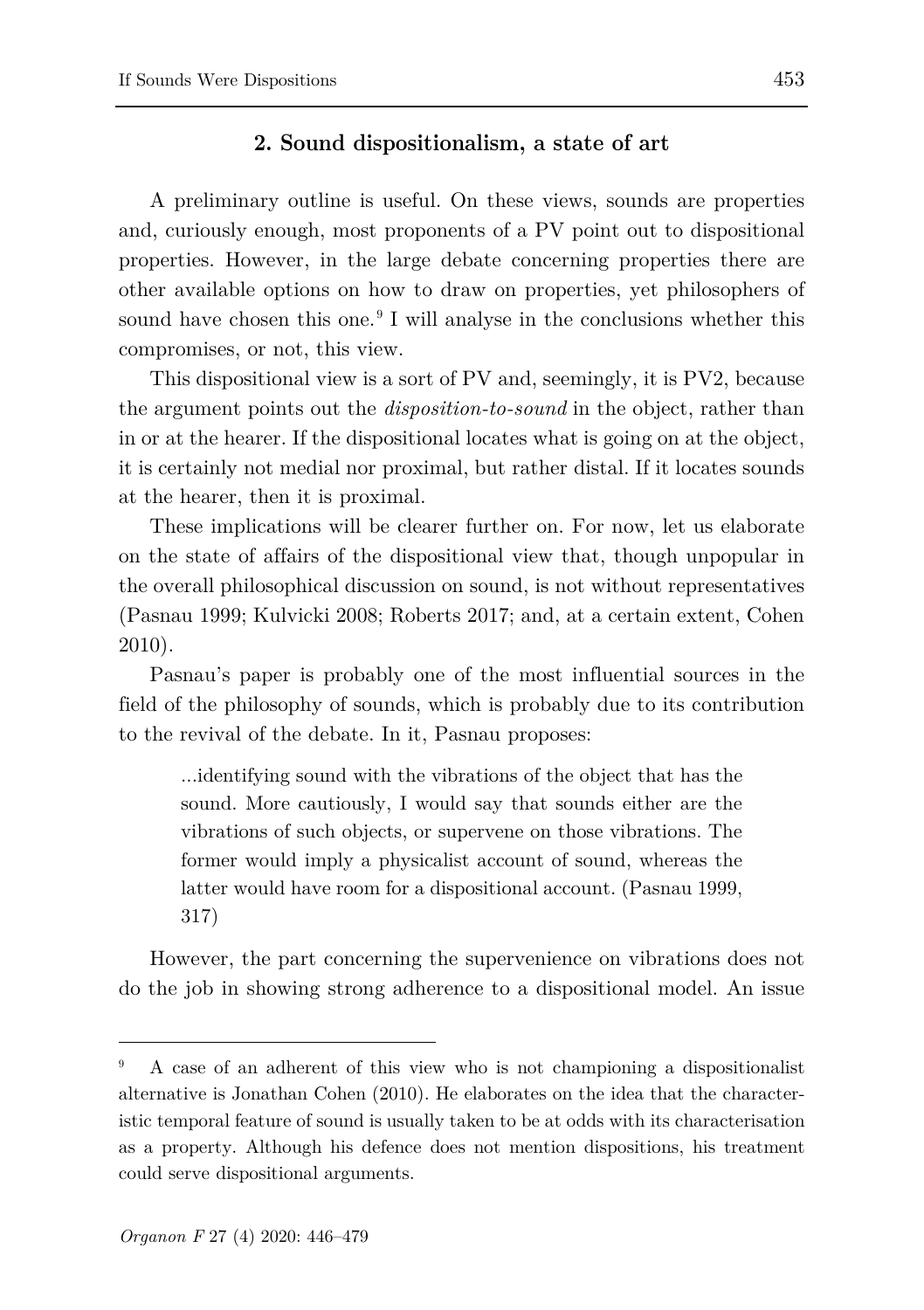that here seems innocuous is that of sounds "supervening." Usually, the expression used is that of "being instantiated by" while describing exactly the same (for instance O'Callaghan 2007a, 66). It is yet to be inquired, though, on whether they are equivalent and exchangeable sentences,  $^{10}$  $^{10}$  $^{10}$  for the appeal to supervenience has been contested for some of those who are disposition realists, and a dispositional account of Anti-Humean inspiration would spare us of modelling through the idea of supervenience, as I will elaborate in the next section.

Although Pasnau does not go deeper in this, he formulates one of the key ideas for the dispositional account while saying that objects *have* sound (Pasnau 1999, 316). This goes against the grain concerning the ordinary language use of sound as something that is "made" and not "had" (Pasnau 1999, 310). Not only in this having/making sound distinction has Pasnau paved the way down for sound dispositionalism but also regarding the appeal to colour. In so doing, he has a very different attitude towards colour analogy than that of O'Callaghan's (2007a), which goes against the 'tyranny' of the visual. $11$ 

Besides the distinction and the appeal to colour analogy, Pasnau does not add more on how this dispositional account could be. In the end, the

ł

<span id="page-8-0"></span> $10$  I fear they are not, because although at a certain point we can use them without reserves, while being specific 'supervenience' commits us to a metaphysical picture (the Lewis-Humean one) which could have, or not, unwarranted features on how the world is structured.

<span id="page-8-1"></span> $11$  If considered as an endeavour within the philosophy of senses or the philosophy of perception, the philosophy of sounds and auditory experiences shares a relatively common ground with that of colour and vision: there are ontological discussions on the nature of both colour and sounds; there are several positions concerning the phenomenological content of our auditory and visual experiences, and so forth. However, when compared to the forays in the realm of colour and vision, the philosophy of sounds and auditory experience is considerably less developed. Not only that, but it has browsed, at large, many of the discussions that have taken place in the philosophy of colour and vision. Trying to explore, independently, new paths for the auditory phenomena is a task that O'Callaghan undertakes, rebelling against the 'tyranny of the visual.' Of course, not all the philosophers in this new field would agree with such assessment and particularly those defending dispositional views (Pasnau, Kulvicki, Roberts), for they appeal to an analogy with colour.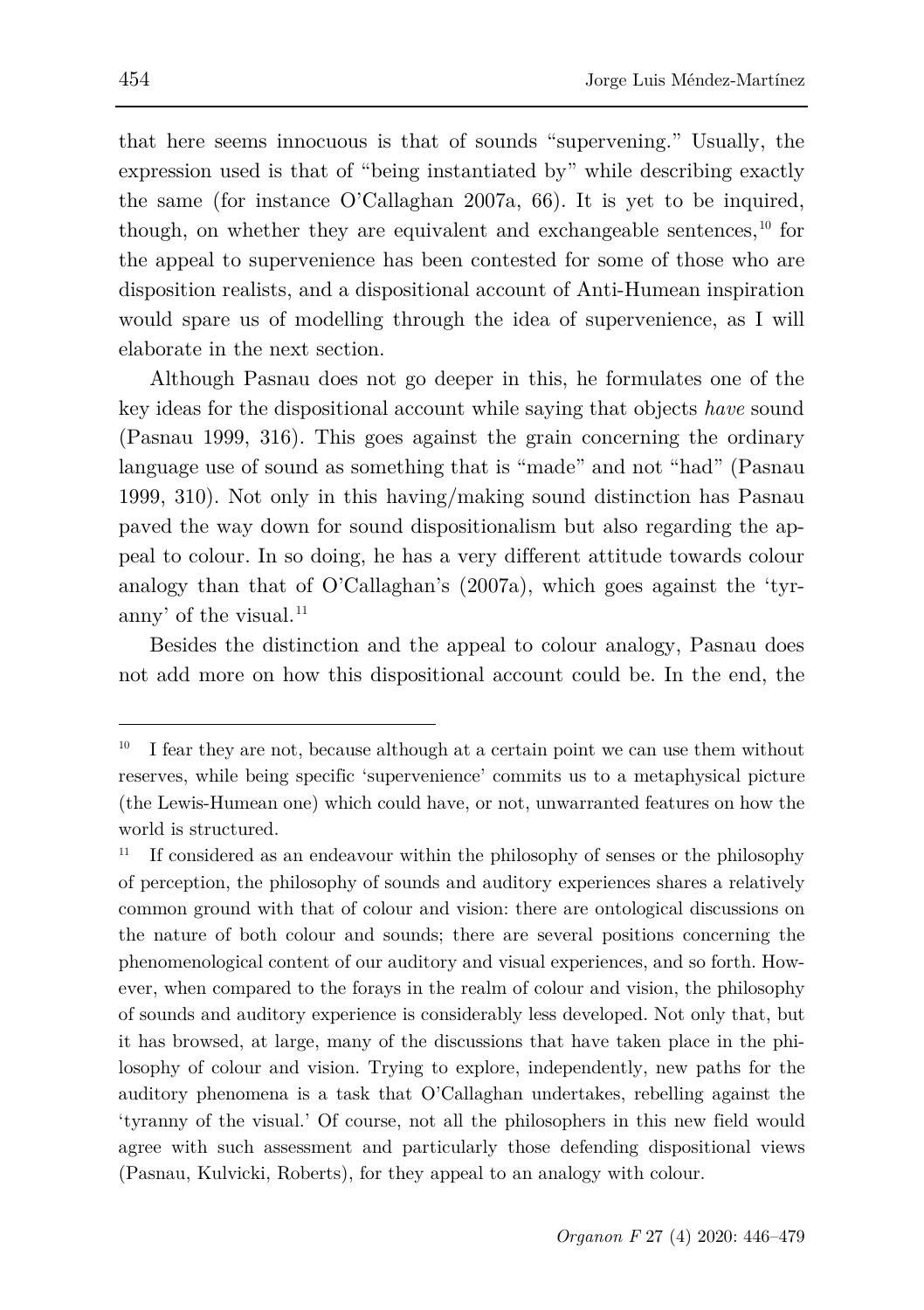goal of his paper is rather the criticism towards the "standard view." By using such label, Pasnau refers to both WV and PV—arguably PV1—, whose conflation is rather incoherent because it allows and even endows an 'Error Theory' of perception.

John Kulvicki has a more detailed argument to offer. In his view, sounds are "stable properties" of the objects. Concerning the other philosophers' taxonomies and classifications, in O'Callaghan's taxonomy, this would clearly classify as PV. The same can be said of Casati's and Dokic's classification. When Kulvicki states that: "*sounds are perceived to have locations, and those locations seem to correspond to the objects that make the sounds*" (Kulvicki 2008, 1), he chooses a "distal" view. But, beyond these brandings, his account is also 'dispositional,' as he adds that: "*Perhaps sounds are not vibrations per se but dispositions to vibrate in response to certain kinds of stimulation*" (Kulvicki 2008, 4).

The core of the argument, for Pasnau and Kulvicki, lies on colour analogy. Sounds are usually thought of as "transient" as opposed to colours that are "stable properties" of the objects that possess them (Dokic [2007] thinks precisely this while theorising on the opposition unique-repeatable). The key claim is the following:

As objects still have their colours in the dark, they also "have" sounds even in the vacuum or without vibrating, those sounds cannot be heard.

Kulvicki (2008, 5) considers that objects have "resonant modes," dependent on their material structure—remember the plastic beer bottles that cause them to vibrate. Objects are *disposed to* vibrate when "thwacked." Here Kulvicki is getting closer to the standard conception of dispositions through the lens of conditional analysis. The 'thwack,' a way of imparting energy to the object (Kulvicki 2008, 9), is the stimulus condition; the sound made—seemingly—, its manifestation. But having a sound is not the same as making it. It is easy to think of objects that make sounds that they don't have: a speaker, for instance. Appealing to colour analogy, one might say that a projection in the movie theatre is showing ("making") coloured images, when the colour, indeed, *isn't there*. Notice how, by switching to colour analogy, we employ different verbs.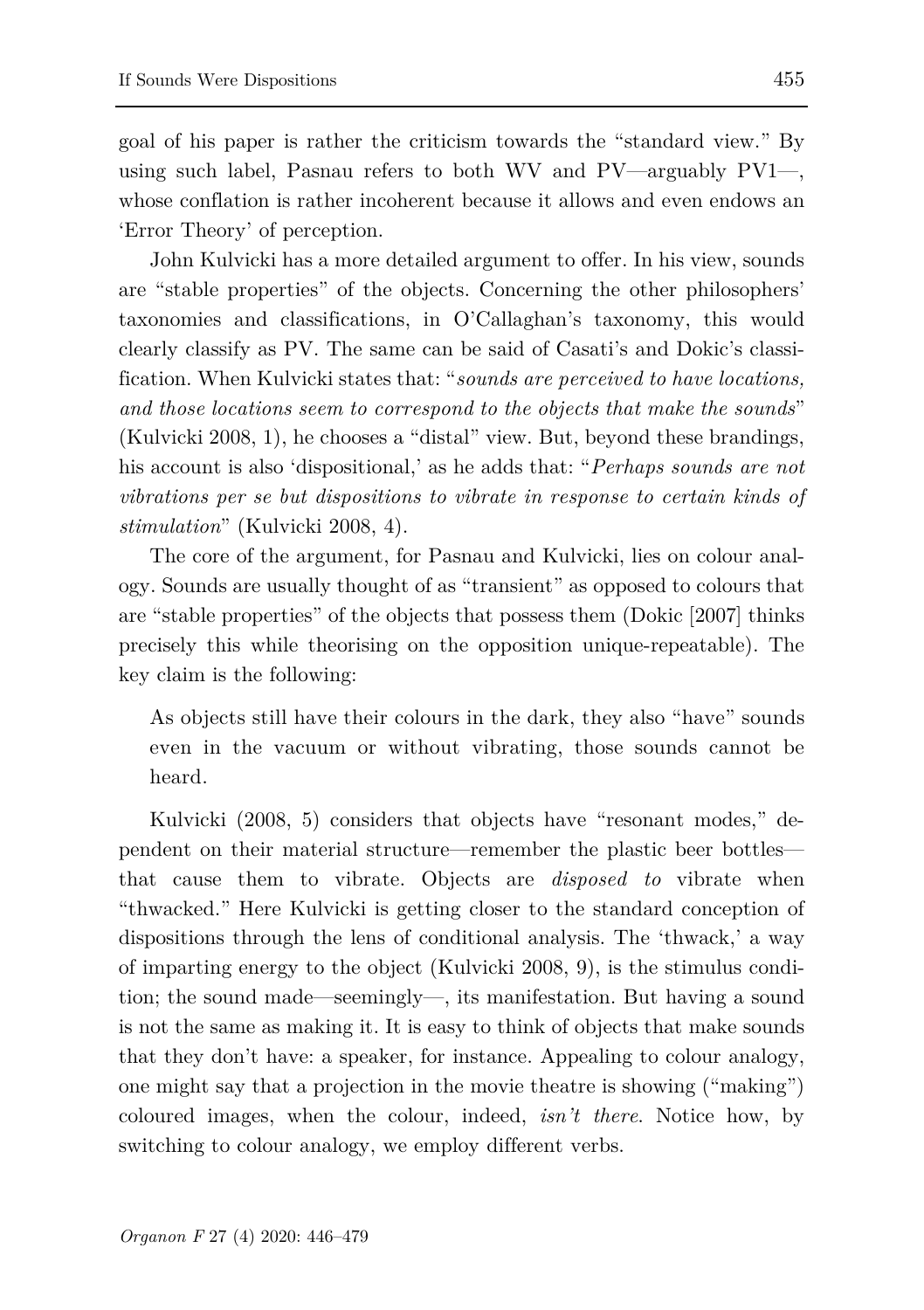This possession of sound, so to speak, represents, for Kulvicki, a stable property that licences the possibility of dispositional talk, although he does not draw beyond on the literature. All this would lead us to identify the expression "had sound" with dispositions, and that of "made sound" with the manifestation, which, formulated as such, is a rather circular argument. However, there are alternatives specifications.

A more elaborated and/or explicit depiction on the dispositional account for sounds is that of Roberts's (2017), who relies at large in the property view for colour. Having divided the views between property and non-property, Roberts groups eleven possible views within PV, according to their potential compliance with three features: being dispositional or not dispositional (thus, categorical); being reductive or non-reductive; being relational or non-relational. Something not clearly explicit here is whether not having some of the features mentioned by Roberts means that they *necessarily* lack them.

A first interesting aspect is that, unlike Pasnau and Kulvicki, he does consider a non-dispositional possibility for PV. Here 'non-dispositional' means categorical, for which one of the options is vibrationism (that is, appealing to vibrational structure), which is also a reductive view. As for the dispositional ones, they have revolved around the possibility of wave dispositionalism (that is, the overt disposition to produce an acoustic wave) and vibration dispositionalism (like Kulvicki's thwack).

When we consider perceived sound (or sound appearance) things get, as usual, thornier: a conditional analysis like-spirit is still present, for here "*sounds are dispositions to auditorily appear in certain ways if certain conditions are met*" (Roberts 2017, 346). Here we have an internal sound dispositionalism and an external one. The difference is that the external one does distinguish between sound and apparent sound, thus enabling us to explain differences of change and constancy. However, apparent sounds seem difficult to conceive if not taken as experiences of sounds. Finally, on the possibility of connecting the dispositional and relational features, Roberts notices that they do not have to come necessarily together. This becomes an important issue to discuss the differences between sound, in a phe-nomenal sense, and the objectual sound.<sup>[12](#page-10-0)</sup>

<span id="page-10-0"></span><sup>12</sup> Talking about 'internal' and 'external' could lead us to hasty associations. For instance, we could say that the former matches, at a certain extent, with PV1, while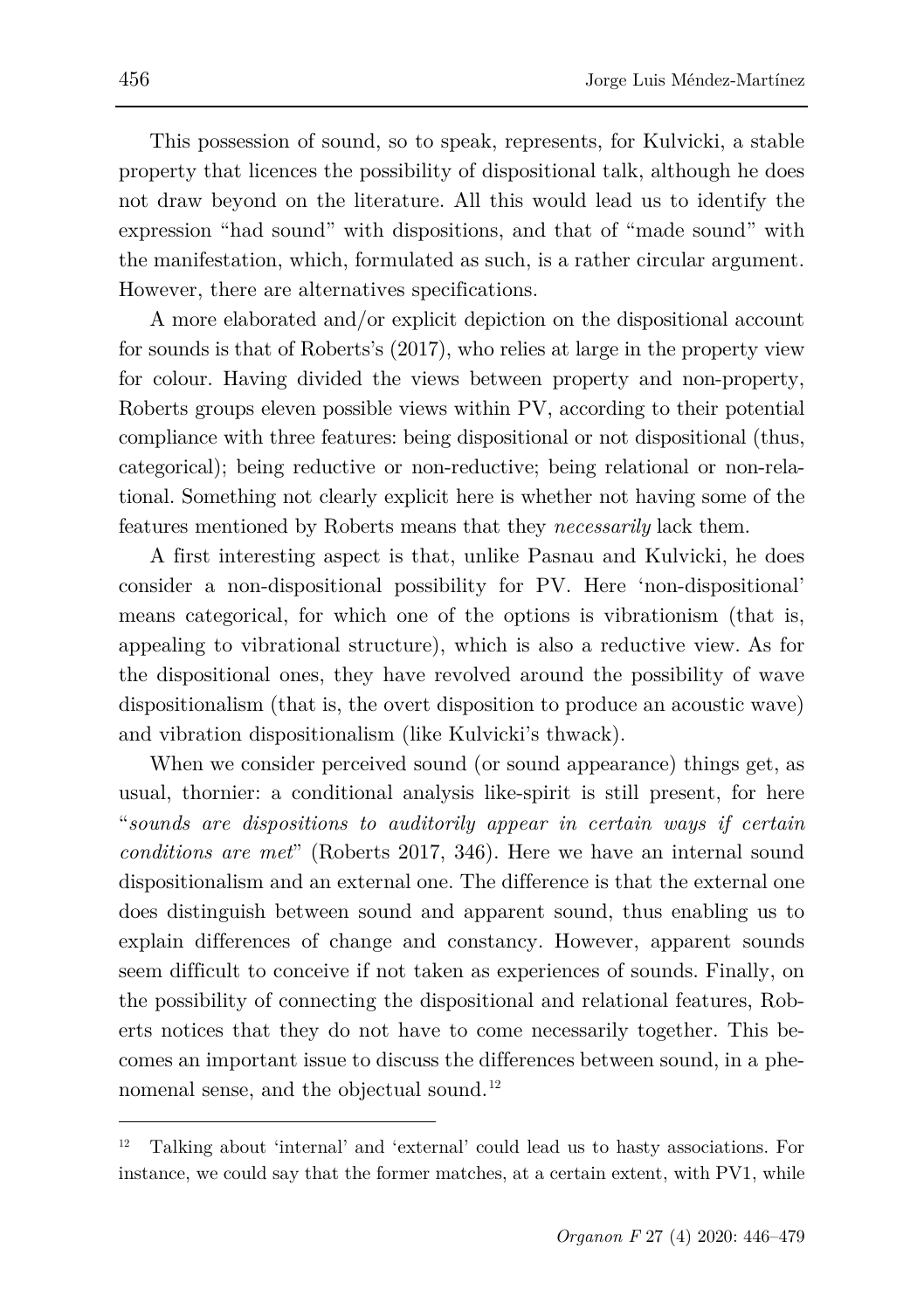So far, in Roberts' treatment the dispositional account is more complete. He concocts these varieties in a hypothetical fashion, as they are not being argued for currently. Kulvicki would happen to be a vibration dispositionalist, viewed from this lens.[13](#page-11-0) Another issue to bear in mind is that he depicts sound dispositionalism in the fashion of conditional analysis and, even more, he is aware that this way of dealing with dispositions might face theoretical obsolesce. Yet he does not appeal to alternative views on dispositions. In the following sections, I highlight the so far implicit elements of sound dispositionalism *à la façon* de Lewis and I also undertake its shaping into a more current discussion.

# **3. A dispositional view, from conditional analysis to potentiality**

A word at the broader level of the discussion on dispositions is required. Dispositions, as I have said, are a genre of properties. The other genre is that of categorical properties. The main difference lies in the fact that dispositional properties are instantiated *under certain conditions*, while the categorical ones are instantiated in *all conditions*. It is common to think, as well, that the latter are constant, while the formers are not; that the latter are observable, while the others are not (if not being manifested at the

the latter with PV2. But that is not exactly the case, because the focus of the features sorted by Roberts is not aimed at bestowing the property either to objects or subjects, but on how they both relate to sound appearance. The same caveat goes for trying to associate this to the externalist/internalist discussion within the philosophy of mind and language. I do not mean that these aspects should remain separated from the features outlined here, it is just that so far the discussion is rather narrow.

<span id="page-11-0"></span>The whole spectrum proposed by Roberts encompasses the following options: non-relational primitivism, vibrationism, disjunctive vibrationism, disjunctive wave/ vibration dispositionalism, primitive appearance relationism, reductive appearance relationism, vibration relationism, apprearance sound dispositionalism, wave dispositionalism, vibration dispositionalism, as well as an unavailable view which would happen to be dispositional, non-relational.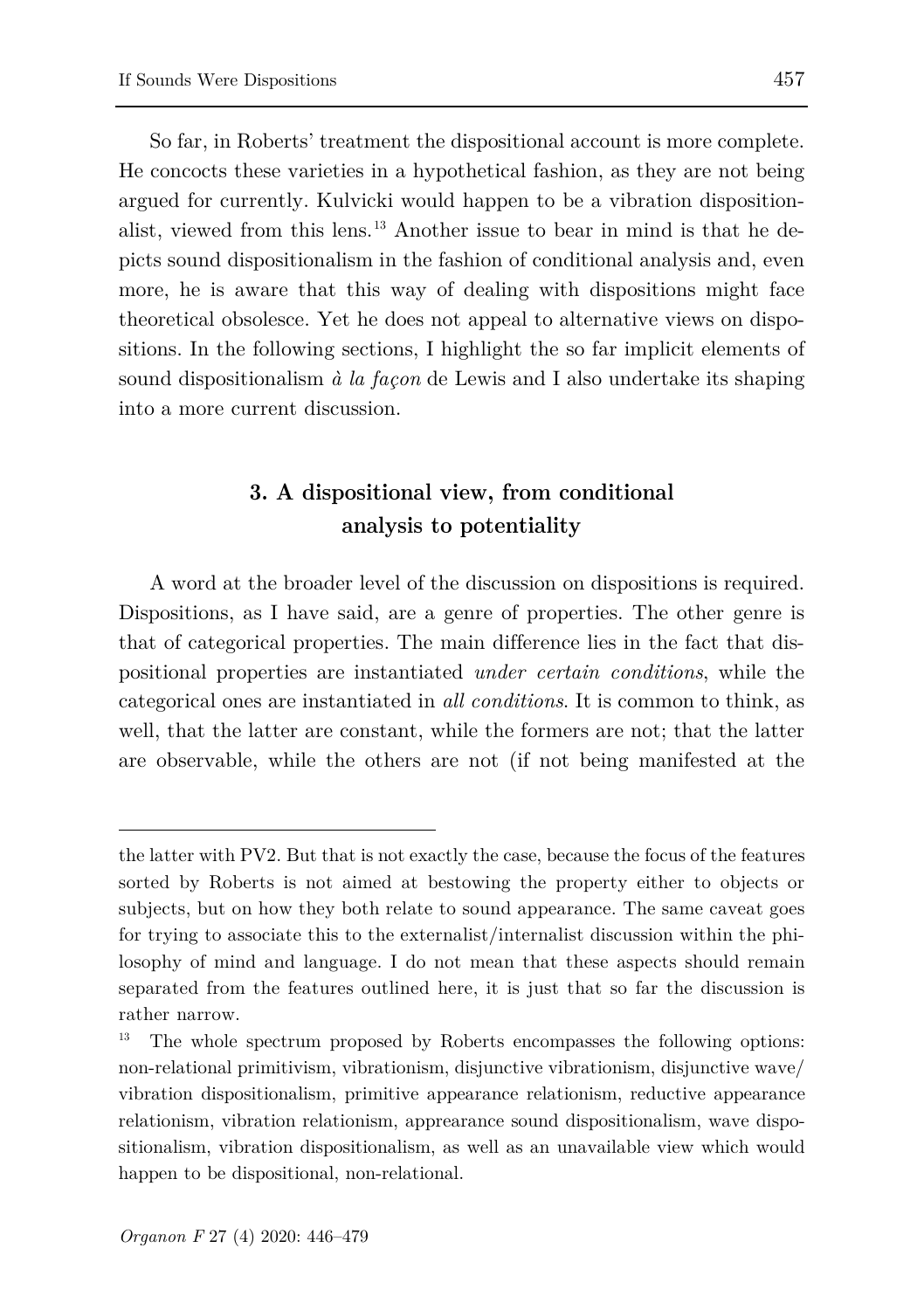moment).<sup>[14](#page-12-0)</sup> This division, as fundamental as it is, roughly mentioned by Roberts' taxonomy, is usually cast aside in the debate on sounds. This, as seen in the conclusions, could be of major importance for anyone who favours PV's varieties.

In the big picture of metaphysics, Humeans and Anti-Humeans wage a battle concerning their understanding in the structure of the world. There are many arenas for this (for instance causality, modality, and observability/non-observability), being the nature of properties one of them. More concretely, the label "Anti-Humean" is employed while alluding to David Lewis's metaphysics, which strongly appeals to Humean supervenience, whose formulation goes as follows: "All there is in the world is a vast mosaic of local matters of particular fact, just one little thing over then another" and this has an impact in how laws are conceived: "The laws of the world supervene on the totality of local matters of particular fact" (Lewis 1986b: ix). If there is an accepted understanding on both sides it is that of Humean supervenience as the core of Humeanism and Lewis as its endorser.

Typically, Humeans defend categorical properties and Anti-Humeans, dispositional ones. But this is an oversimplification as the matter is, indeed, which of the two are the most fundamental. In this sense, two monist positions are on sight: either every sparse property (namely, natural properties) is categorical or it is dispositional. A middle ground could recognize that there are properties on each side. One can also accept dispositions (or 'disposition talk' *á la* Ryle), without committing ultimately to this. The opposite view would be dispositionalist realism.

This corresponds to a deeper review of our view on metaphysics and the philosophy of sounds and auditory experience could perhaps dispend with

<span id="page-12-0"></span><sup>&</sup>lt;sup>14</sup> We should not understand this in a visualist form. Observables entities are those that we can perceive with any of our senses, in normal conditions; unobservables don't. Yet some unobservables are detectable by using certain instruments (subatomic particles, for instance) and some are not detectable but have rather an explanatory role (Chakravaty 2007, 14–15). There is, of course, a critical aspect in this, as being "non-observable" used to be an anathema for the empiricist *Weltanschauung*, although being non-observable does not constitute a reason to rule out dispositions anymore. As, for the strictly scientific point of view, there are many entities, like *quarks*, whose status in this sense is non-observable.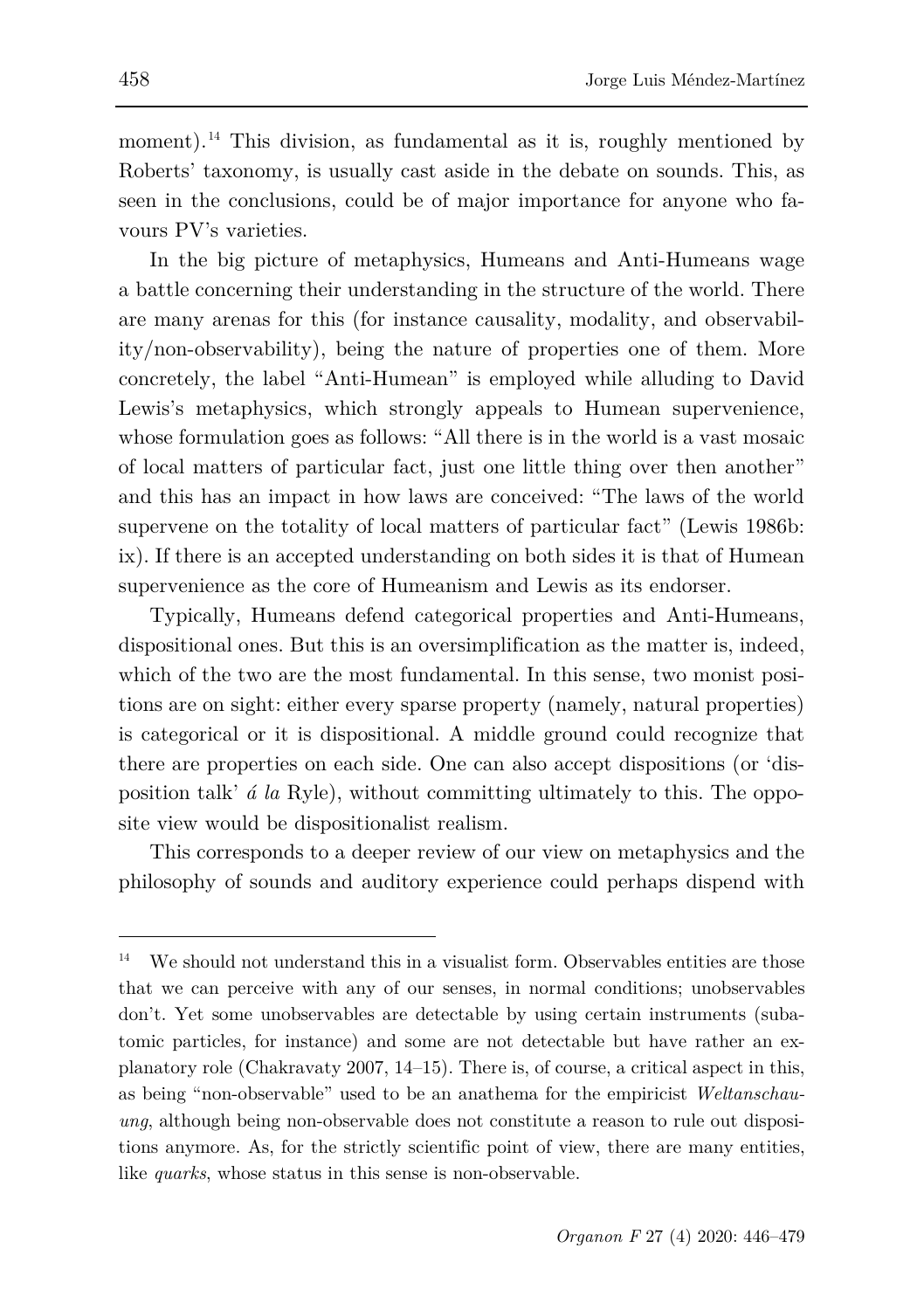this. However, the difference could have some relevance while understanding the available dispositionalist projects and some falsifiability criteria.

Back to business, both Kulvicki and Roberts have drawn on a profile of the long debate on dispositions that depends on the conditional analysis. However, the standard view on dispositions has been discussed (Armstrong 1996; Martin 1996), criticised (Bird 1998), reviewed (Lewis 1997) and dismissed by some authors (Bird 2007; Vetter 2015). This warrants a concise revisit to the guidelines of the conditional analysis. Let us take a quick view on it. Following no other than Lewis (1997b), the *conditional analysis* states that:

CA: Something *x* is disposed at time *t* to give response *r* to stimulus *s* iff, if x were to undergo stimulus *s* at time *t*, *x* would give response *r*.

In short, this is usually capsuled by the formula  $D(s, M)$ , that is, the ordered pair of stimulus and manifestation (or response).[15](#page-13-0) We can see how it fits the problem of sound.

Now, the disposition to sound would be given by the pair formed by a stimulus (eg. Kulvicki's 'thwack') and, on the other hand, a manifestation (either if it is the vibration or the wave, that is, vibration dispositionalism or wave dispositionalism in Roberts's terms). This looks simple and compelling. The conditional analysis picture can be, however, more specific. For instance, it can distinguish between covert dispositional property names or nouns (such as 'fragility', 'solubility', etcetera); covert dispositional predicates in adjective form (such as fragile, soluble); overt (canonical) dispositions descriptions 'the disposition to M when S'; and overt dispositional predicates '*x is disposed* to M, when S' (Bird 2007, 18). Given that sound

<span id="page-13-0"></span>Although this line of argument is immediately associated to Lewis, we had to go back a bit earlier to authors like Carnap and Ryle. Carnap (1936, 448), who introduces essentially the same definition but with a more elaborated formula, is concerned that disposition-terms don't enable semantic reduction—a 'dogma' later criticised by Quine (1961). Ryle (1949, 31), on the other hand, identifies dispositions' ascriptions as those that allude to a particular change when an object is under certain conditions. These semantics are known as the "simple conditional analysis" (Choi and Fara 2016). All this is to say that conditional analysis is not entirely Lewis's doing. His attention was dedicated to its reformation, rather than the simplistic formula.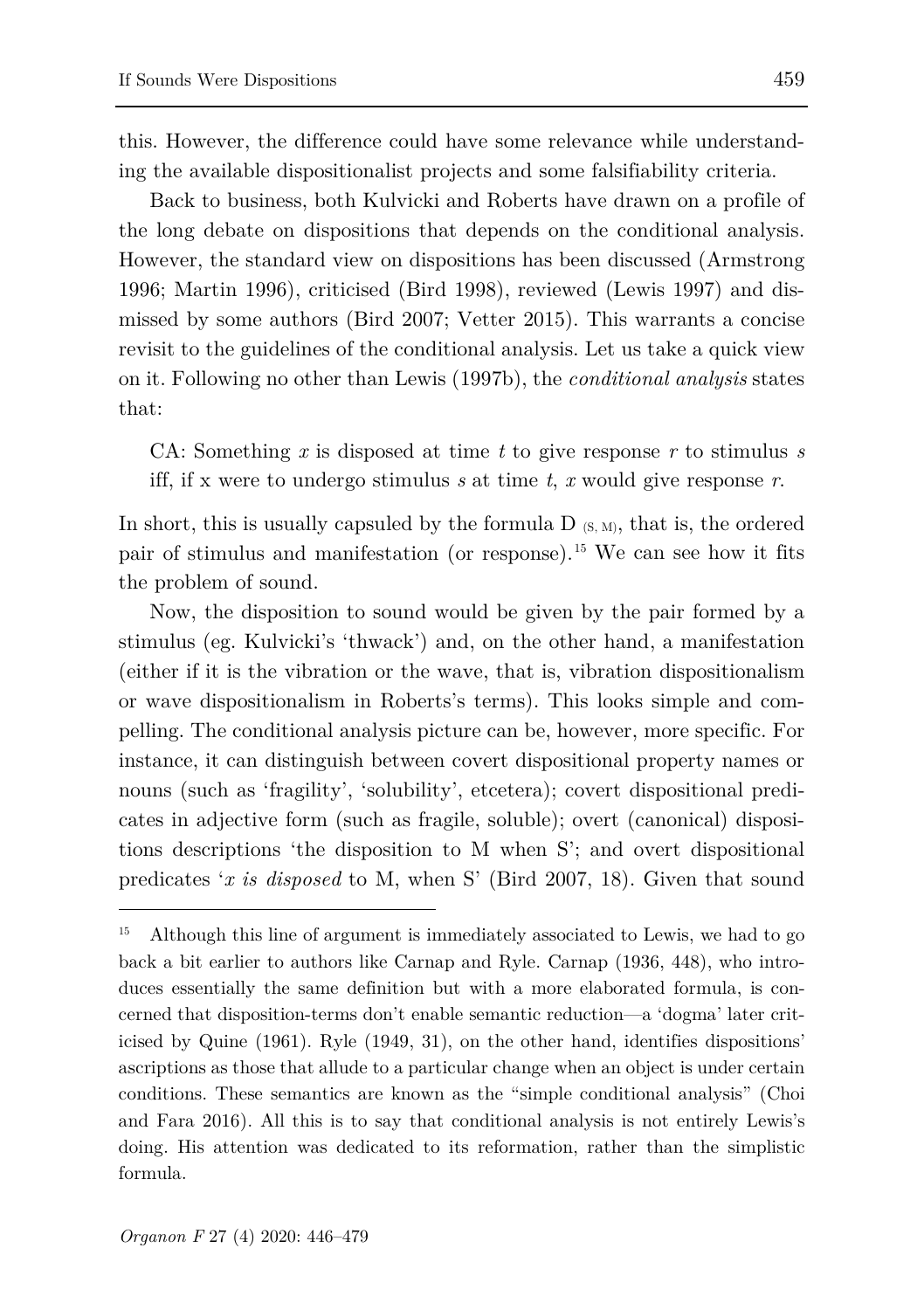does not commonly figure as a disposition, it is perhaps artificial to say that we can easily appeal to "sonority" or "sounding,"<sup>[16](#page-14-0)</sup> whereas the former is, in the ordinary language, describing a conduction quality of an object (something you could say of a musical instrument or a performer of a musical instrument for example), the latter has been used to describe the manifestation. It seems that sound ought to be overtly formulated as "the disposition the sound" or "*x* is disposed to sound iff... certain conditions are met." The conditions could be, in a first moment, the object having resonant modes or a vibrational structure and a medium of propagation.

A specification that is worth bearing in mind is that pertaining single and multi-track dispositions. A disposition D can have multiple manifestations: a fragile glass can break, but it also can just get cracked and so forth; or, as Ryle's (1949, 107) example goes, the disposition of knowing French can be manifested in being able to speak it, to listen to it, to write in French and the like.<sup>[17](#page-14-1)</sup> As it turns out, we have myriads of multi-track dispositions and one could say that thinking of dispositions otherwise would be mistaken.[18](#page-14-2) Let us portrait this feature for sound. Sounds' stimuli can be very diverse, which is already noticed by Kulvicki (2008, 9). In this sense, to give a dispositional analysis account for sounds while regarding them as dispositions had to be exhaustive. This can make us doubt on whether the definition of the stimuli of "when thwacked" is correct, for if you smash, make explode and so on, you will also have a sounding object.

Manifestation can diversify as well. Let us think of a musical instrument like the violin. A violin player knows that she can obtain different 'colours' depending on how she pulls the bow. If she bows near the bridge then we

<span id="page-14-0"></span><sup>&</sup>lt;sup>16</sup> Audibility is also used in the debate, but I will stress the difference below.

<span id="page-14-1"></span><sup>&</sup>lt;sup>17</sup> While Ryle is the first one to brig up this idea, we owe its systematic treatment to Bird (2007, 23), who elaborated on all the combinations of stimuli-manifestation. His work on how such characterisations can, or not, account for fundamental and pure dispositions, leads him to proposes and a typology where we have simple stimulus, conjunctive manifestation; disjunctive stimulus, simple manifestation; simple stimulus, but conjunctive manifestations; conjunctive stimulus, and a simple manifestation.

<span id="page-14-2"></span><sup>&</sup>lt;sup>18</sup> For a comprehensive argument on how and why most if not all dispositions are multi-track, see (Vetter 2013b).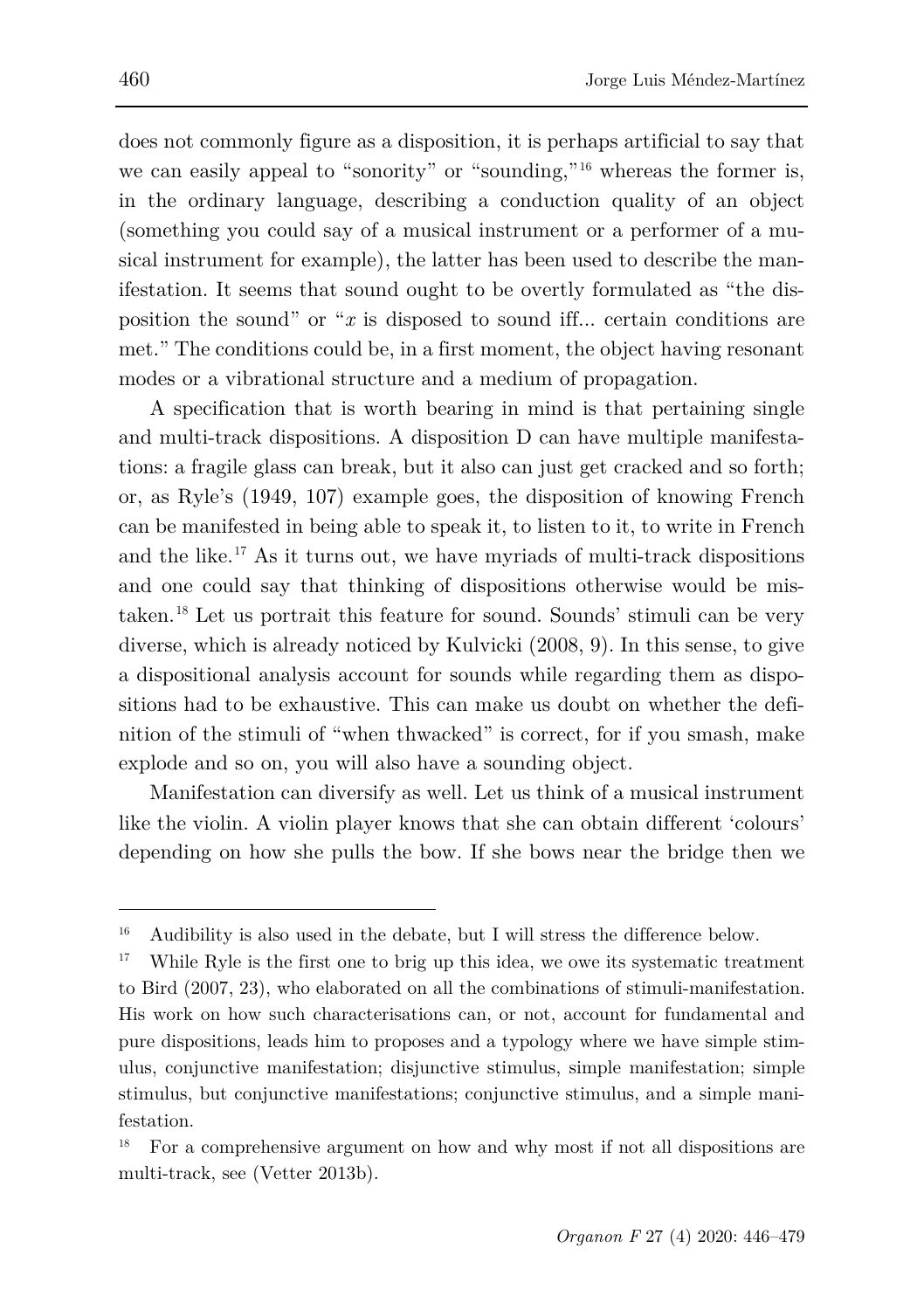obtain a very specific and a bit harsh effect, a technique known as *sul ponticello*; if she bows near the fingerboard, we have a rather sweet effect, known as *sul tasto*. If she plucks the strings instead of using the bow, we have *pizzicato*, and so on. Then the manifestations can be diverse and although in these cases it seems that they connect one-to-one with the diversity of stimuli, that is not necessarily the case. We can point to different examples. If you 'thwack' someone on the nose, maybe you would hear a sneeze, maybe not. Musical instruments are useful examples for all this, but they can be misleading in one particular aspect: unlike other objects, they are *supposed to sound*, sounding is what they are meant to do. When we turn to 'ecological sounds,' that disposition (taking for granted, for the sake of the argument, that they are such) can go along other with other dispositions, let alone multiple manifestations. As I will elaborate in the conclusions this leads to the problem of parasitical dispositions, which might represent a possible objection to sound dispositionalism.

This is not where the story ends. As it is known, there are plenty of counterexamples for the conditional analysis. Such is the case of masks i.e. entities that prevent the manifestation even if there is a disposition D and a stimulus *S*—and mimics—that is, when we have manifestations and stimulus but without the disposition D. The typical counterexamples for CA in the case of sound can come in two guises depending on how the manifestation is understood: in a vibrational sense or in the phenomenological sense, that is, as the possibility of having, or not, the experience of sound.

A clear-cut case of a mask is that preventing the vibration in the medium of the disposition-to-sound when actually having the stimulus. A silencer or a pillow in the case of a firearm is a mask in a vibrational sense. Masks, as seen, may vary in their masking success. The other direction for masks is the phenomenological one. Maybe there is vibration, but there is some physical obstruction in one's ear tragus that prevents you from having the experience-of-sound. Or if this is still too objectual, we could refer to some reactive response within the auditory system. For PV1 this is the mask and not the former; whereas for PV2 the emphasis would be in the former.

With mimics it happens in a similar way. The manifestation is produced either in spite of the absence of the disposition in the object to give away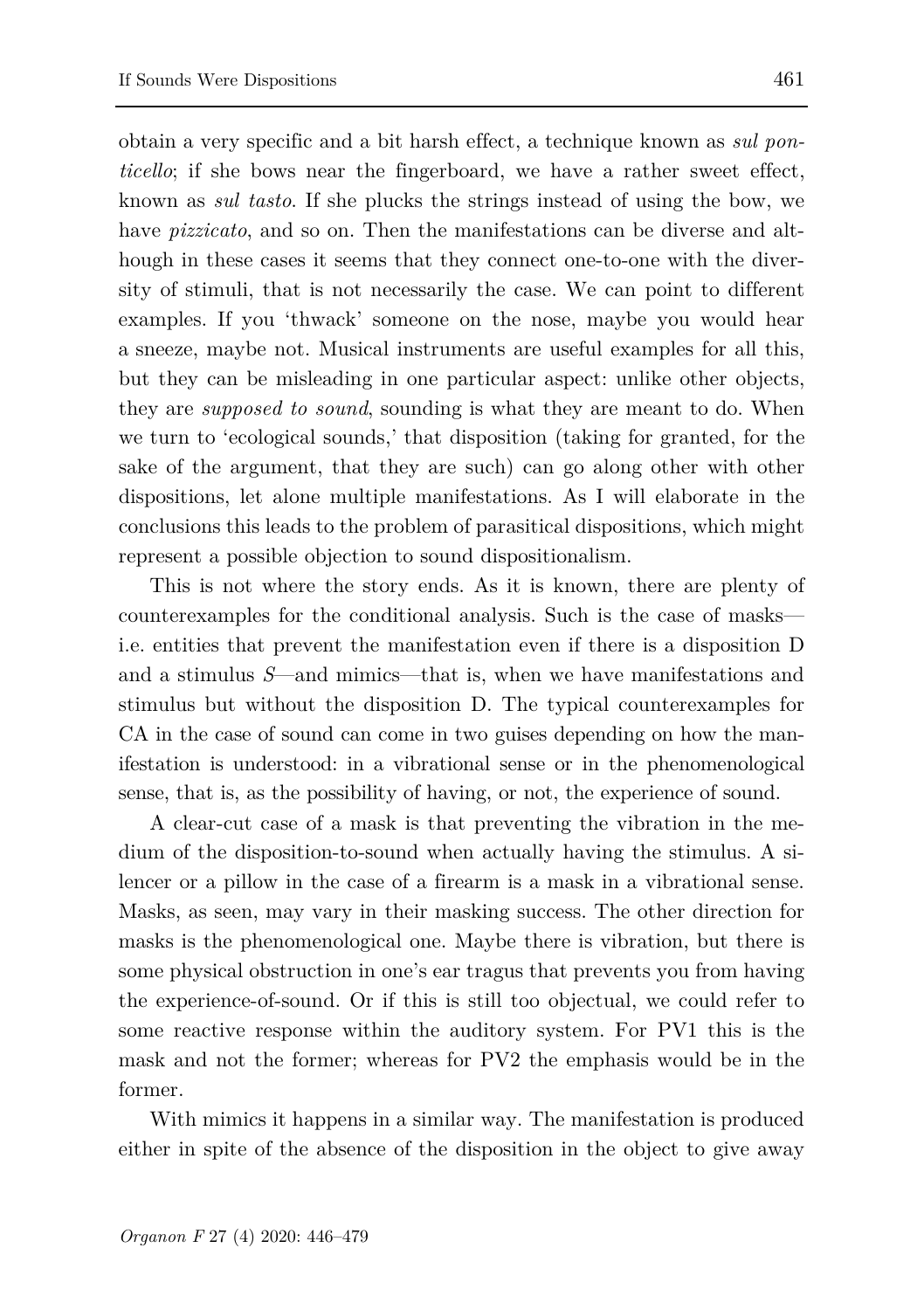a characteristic sound; or in absence of the subject's disposition to have an experience of sound. This would happen via the intervention of a mimicker, like the famous case of 'The Hater of Styrofoam' (Lewis 1997): a Styrofoam dish would break when struck by intervention of the mimicker (i.e. The Hater of Styrofoam), even though the Styrofoam dish lacks that disposition.

We may envision the example of a guitar, which is not supposed to sound like a cello with pizzicato when plucking a string, yet via the intervention of some mimicker, let us call it 'the Cello-*pizzicato* lover,' it would sound like a cello with *pizzicato*. Can we apply the difference between making and having sounds like in the case of the speakers? I think so. However, 'orphan manifestations' eventually raise some concerns (see §4). Some other counterexamples, like that of finks, are considerably more difficult to create for the case of sound than the already mentioned, and so far this is enough for contesting the conditional analysis. Conditional analysis, in order to respond to each of these cases, can reconfigure over and over with *ceteris paribus* clauses and with endless specifications that, in the long run, show that going through dispositions takes a lot to produce the correct statements, if any. This line of response is identified by Manley and Wasserman (2008, 63) as the strategy of 'getting specific.'

Parsimony and simplicity are the desiderata that critics of conditional analysis have endorsed. A glass is still fragile *even if* nobody attempts to break it; an apple is edible even if no one is willing to eat it, and so on. In this fashion, Kulvicki already formulated that an object has a sound even if not sounding (or even if it is in a vacuum), and there is no need of going through a conditional analysis to state the disposition as it is.

For some reason, however, sound dispositionalism has not gone beyond standard conditional analyses to other current views. In order to advance this view, I deem necessary to explore other options. One of those options is that of *potentialities*, which is extensively explored by Barbara Vetter  $(2015).^{19}$  $(2015).^{19}$  $(2015).^{19}$ 

<span id="page-16-0"></span><sup>19</sup> There are other works by other authors (Bird 2007; Molnar 2003) and Vetter herself that go in this direction, yet it is the one mentioned which fully develops the project.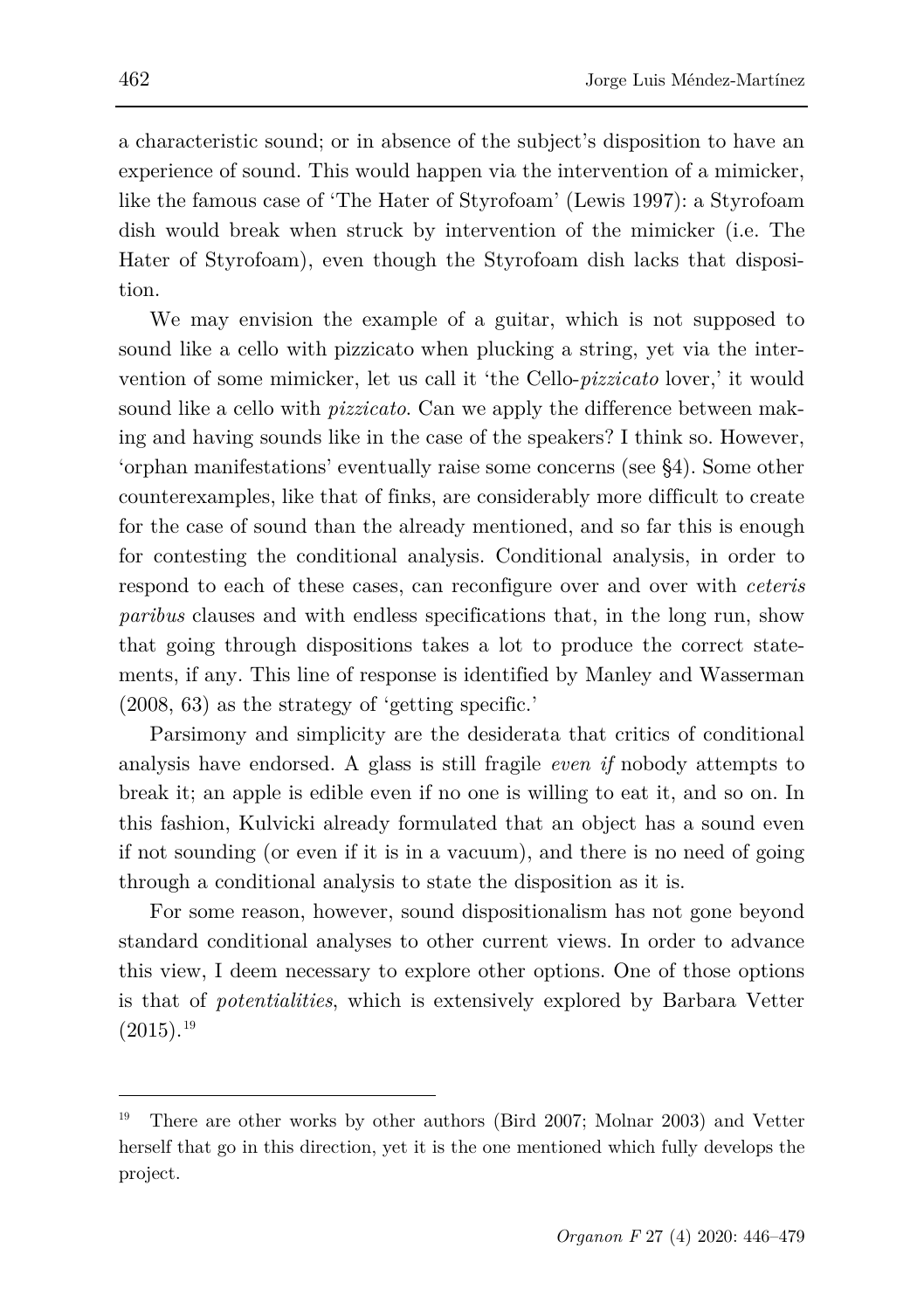Joining in the attack on conditional analysis seems to represent a first obliged step. Noting, however, that objects still have their dispositions regardless of the manifestation—i.e. a glass remains fragile even if no one breaks it—enables further considerations. The first one concerns us directly. In most cases we use the suffix 'ity' points to dispositions. And it concerns us for we still don't know which is the candidate for sound in such fashion. The second consideration is that some objects having a disposition seems context-sensitive. Since there can be cases of things breaking that are not or could hardly be considered as 'fragile,' as well as people who get angry without being irascible, Vetter appeals, in a first moment, to the notion of 'easy possibility' (Vetter 2015, 72). Yet it is unclear whether this commits us to possible worlds—for instance, that we have to consider worlds where something is likely to break and to distinguish it from those worlds where it is not—and what the *relata* are (for saying that something is easy is likely to say that it is easier than something else).

In this spirit, Vetter switches from dispositions to potentialities: "*I propose that we call those properties which form the metaphysical background for dispositions ascriptions potentialities*" (Vetter 2015, 84). Let us go back to the case of a rock. Intuitively, we would not say that a rock is fragile. Making that ascription entails the definition of a context, in a world where maybe there is a different force of gravity and things of the sort. The ascription of fragility, a typical disposition, is, as said before, context-sensitive. Yet a rock *can* break. Both a glass and a rock—one of which you can ascribe fragility but not the other—*can break*. Therefore, we can appeal to a *potentiality*, which, if you like, can be expressed with the noun 'breakability' (which is not commonly used, if used at all). The difference with fragility is that fragility refers to a point of the spectrum where an object can break—you can fix the context using modal-talk, or by alluding to 'easy possibility'; whereas breakability covers the whole spectrum from a piece of diamond to a thin glass. What we commonly refer as the disposition is the maximal degree in the spectrum, which attaches the suffix 'ity' enabling linguistic intuitions. Having a high degree of potentialities also explains manifestations. And, likewise, the rough picture indicates that having a sufficient or high degree of potentialities goes against having counteracting potentialities—which halt or prevent manifestations (Vetter 2015, 99).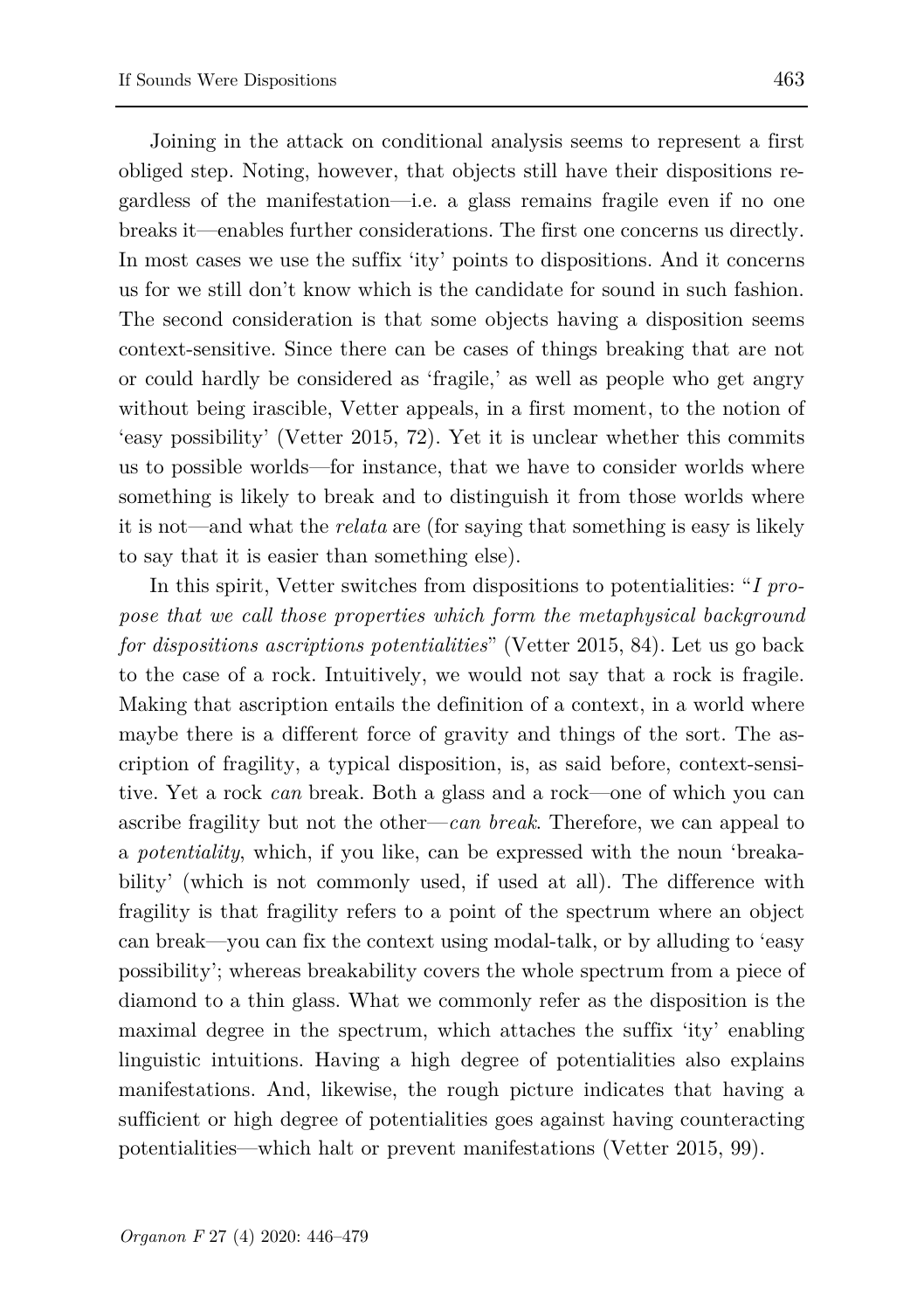Concerning modal aspects, a full discussion is beyond the scope of this article, but there is a token of relevance that is worth mentioning. Potentiality, as portrayed by Vetter, is still a sort of modality, but it is *localised*  in the object in contrast with metaphysical possibility, which is *non-localised* (Vetter 2015, 203). Hence, rather than formulations such as "it is possible that  $x$ ", we can appeal to "x can M."<sup>[20](#page-18-0)</sup>

It is clear by now that Vetter offers an account of potentiality that tries to be independent of other *explanans* that come about when the manifestation of dispositions/potentialities is exerted. Many of the things we come to think of as definitional of potentiality are interacting factors of the exertion of the potentiality (its manifestation or production), and yet not essential. So there is no need to appeal to the whole conditional analysis conceptual package in order to interpret potentialities, as it happens with change and causation. Of course, change and causation may play a role in how the potentiality is exerted, but they are not definitional.<sup>[21](#page-18-1)</sup> If anything, we can explain causality *via* dispositions (Chakravarty 2007; Vetter 2015, 99). The

<span id="page-18-0"></span><sup>20</sup> Vetter (2013a) claims that it is possible to express potentiality regardless of possible worlds. The reasons on why linking them was part of a canon is yet not as clear. And that happens as well with causality, Humeanism, conditional analysis and supervenience, which seem to be somehow entangled. This entanglement appears also when discussing modality. Lewis is well known for being, among other things, a modal realist (Lewis 1986a). In his quest for arraying his picture of possible worlds and to look for alternatives to modal operators, he first proposed a counterpart theory (Lewis 1968) and then found that supervenience is a convenient tool ('the right one') for his modelling throughout possible worlds (Lewis 1986a). In contrast, Vetter (2011b) identifies Kit Fine's efforts and hers on the side of 'new actualism,' which happens to be confronted with that of Lewis. Both sides could agree, however, on their search for new tools to reflect on modality (Lewis *idem*, Vetter 2013a). At a point, she uses modal talk identifying 'possible worlds' as heuristic (Vetter 2015). For her, new actualism and 'anti-Humean' metaphysics are on the same page (Vetter 2011b, 745). I am not entirely sure these associations apply at large concerning Humeanism/modal realism and actualism/anti-Humeanism, since the basic idea of supervenience doesn't need *ab initio* modalities (either with typical modal operators or with Lewis' counterpart theory).

<span id="page-18-1"></span><sup>21</sup> For a detailed account on how and why we should avoid causal construal in dispositional explanations without going through modalities the way Vetter does and by taking into considerations epistemological aspects see Gurova (2017).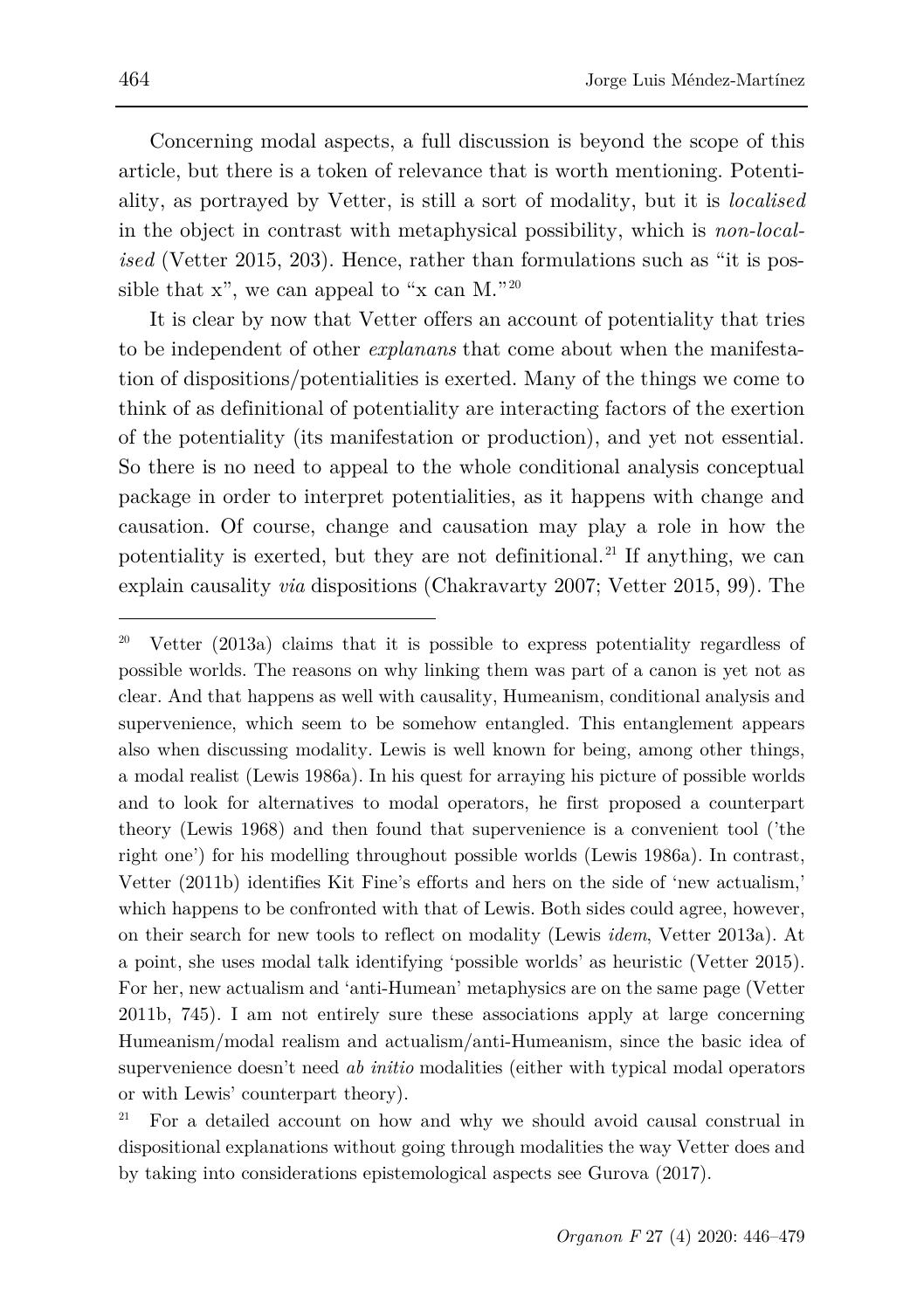first rebuke of a certain idea of foundational causality is that of rejecting conditional analysis whenever the stimulus is a cause, and the manifestation, an effect (Vetter 2015, 96). This does not mean that potentialities are dissociated from causal schemes. But not even in all cases manifestations have causes attached. Vetter mentions the possibility of spontaneous reactions.[22](#page-19-0) So it happens with change: a potentiality may remain as it is and, even if that is rare or uninteresting, they do exist.

Going back to sound dispositionalism, we can think of sound as a potentiality. Typically, the acoustic spectrum covers human perception thresholds according to wavelength frequencies. Vibrations below of 20 Hz, like those of earthquakes, are considered infrasonic; whereas those above that threshold, like a dog whistle, are known as ultrasounds. It is interesting that the disposition to sound does not consider a maximal degree of frequency, but rather to be located at a specific range within the spectrum. This might lead us to reconsider the idea of associating a typical disposition with the 'maximal degree' in Vetter's account. Since this perspective also frees us from the chains of linguistic intuitions and it is context independent, we could cast aside for a minute the concern of not finding a suitable noun with the suffix 'ity'. We could brand it as *acoustic potentiality*.

So far, I have said very little on how this relates to the perceiving subject or how and why we can consider or rule out other 'ity'-nouns for naming this acoustic potentiality. A last feasible element that can be addressed with the new conceptual device at hand is that of *loudness* and, presumably, *loudability*. That would be certainly a gradable potentiality. One could wonder however whether we should substitute acoustic potentiality for this. I think that should not be the case, since loudability refers to an audible quality of sound. This could give place to a known objection as the 'property of properties,' which I will address in the next paragraph. For now, it suffices to say I do not take this as a lethal objection against sound dispositionalism.

Potentiality's basic elements have been introduced (i.e. gradability, context-independence, localised modality) and how we can think of sounds with

<span id="page-19-0"></span>Vetter  $(2015, 98)$  mentions that for a dualist philosopher getting angry could be a spontaneous affair, rather than the outcome of a sufficient cause.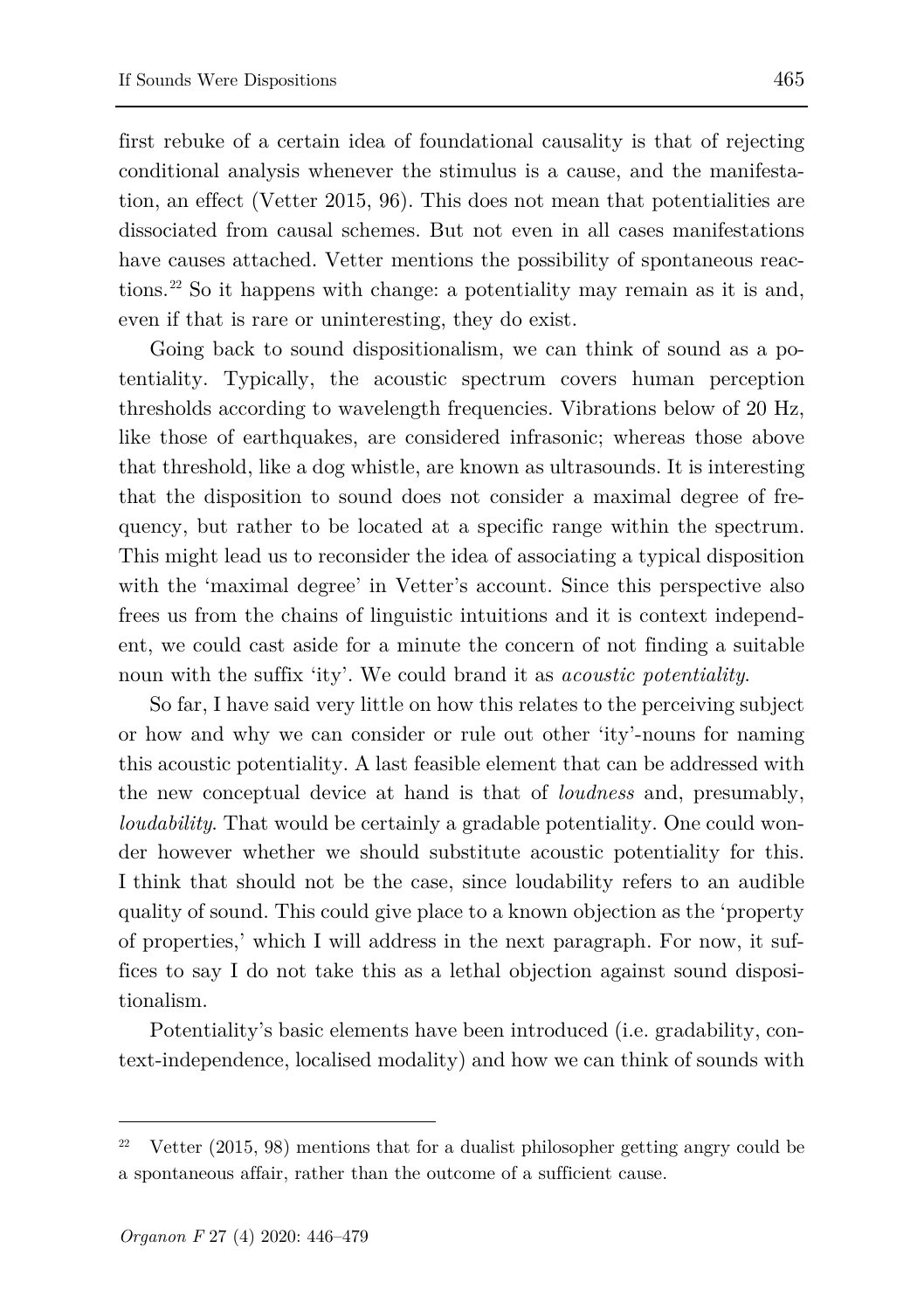them. Now some auxiliary elements may also help us to have a more complete picture. I would add only two: the difference between intrinsic and extrinsic and the idea of joint potentialities. An intrinsic property is contained in the object and it does not depend on any outer conditions. Presumably shape can be such a property; while properties such as being "taller than you" are relational and, therefore, extrinsic since they depend on ex-ternal objects, conditions, and so on.<sup>[23](#page-20-0)</sup> As for joint potentiality, its formulation goes in hand with that of extrinsic and intrinsic potentialities. An orchestra, for instance, shows the plurality of potentialities of each musician for playing a particular instrument. Another example is that of a key, which has the potentiality of opening a door. This is a useful token, because it points to both joint potentialities—the potentiality of a key to open a door, and the potentiality of a door to be opened—and to the difference between *intrinsic* (the potentiality of opening a particular door) and *extrinsic* (the potentiality of opening a general type of door, regardless of that type actually existing) (Vetter 2015, 124).

In order to implement some of the novel elements mentioned here, we have to go back to one of our initial hindrances: that we do not have an intuitive candidate attaching the suffix 'ity' for depicting sound as a disposition. In an objectual sense we could point out to 'sonority'. Although 'sonority,' in certain contexts, could allude to something else than the "disposition/potentiality to sound," when, for example, we say that:

"The sonority of Tchaikovsky Hall is better than Carnegie Hall"

Which is the same—imprecise and folk—usage we have for "acoustics." In this case we are actually referring to the disposition connected with reverberation of a space. Now, in spite of already having a more compelling idea of an *acoustic potentiality*, there is another candidate that comes around, which has, though, a slightly different character. Such is the case of 'audibility,' which is repeatedly used in the literature on the philosophy of sound's literature (for instance in O'Callaghan 2011, 400).

<span id="page-20-0"></span>Dispositionalists discuss, however, whether extrinsic dispositions are adequate, for the canon used to be that they were all intrinsic (for instance Molnar 2003). Here I will just assume we can include them. For reviewing a comprehensive plea for extrinsic dispositions, see (McKitrick 2003).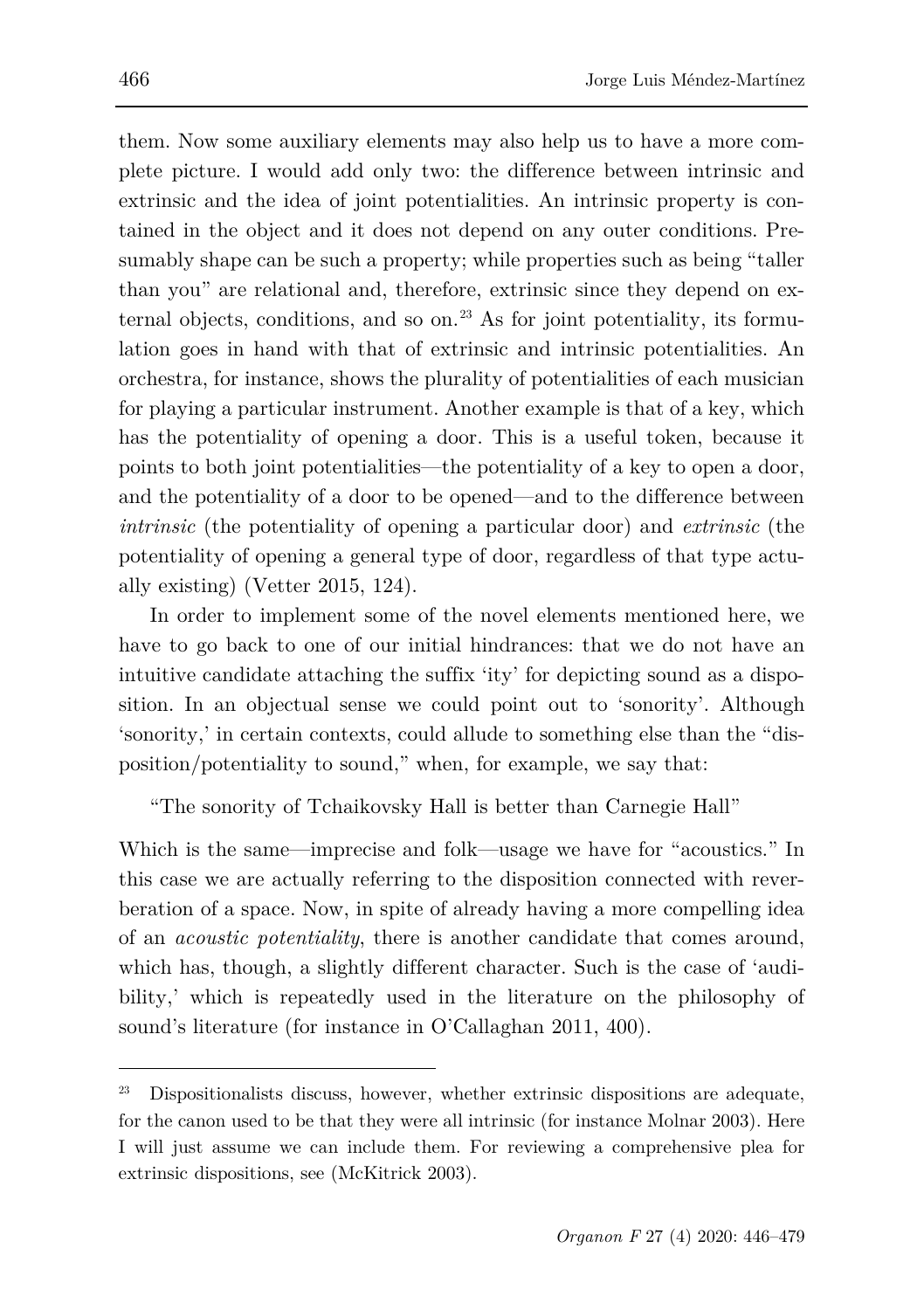So far, the discussion has remained in a distal sense, that is, it portrays the property as objectual and that has the advantage of bracketing perception, which is a difficult issue in the philosophy of sounds. Albeit difficult, it is nonetheless decisive and that is probably the reason why sound has been traditionally considered a secondary quality. Framing audibility in this sense seems not only pertinent, but the very way to address dispositions and potentialities in the philosophy of sound. Audibility and sonority are extensionally the same, the difference lies in the fact that the former is addressed in a merely objectual sense, but that is a rather narrow picture that does not accurately describes sound's nature as a secondary quality. I can address this topic only now that I have elaborated on the adequate conceptual elements to depict its dynamics. One of the mentioned elements suits perfectly the occasion: joint potentiality (Vetter 2015, 2019b). In this case we have more than one actor in the circuit: the sounding object, the hearer, which is given also in a spectrum of frequency concerning the audibility/inaudibility of a vibration. Audibility jointly acts, thus, with at least other two potentialities: the one bestowed on the hearer, which is close to what audiologists describe as "hearing capacity" when, for example, describing the use of audiograms (Parker and Parker 2004, 76), and the vibrational potentiality of the object. Having a sound is, thus, just a fragment of the whole picture of a jointly dispositional acting scheme. From this new perspective we do not have to think of the *medium* as a condition in terms of the conditional analysis, but rather as an entity that provides for a joint potentiality.

Besides, Vetter's approach offers yet another element to understand dispositions; a remaining problem in the philosophy of sound and auditory experience is that of sound individuation, a problem 'infamously difficult to resolve' (O'Callaghan 2007, 64). From the point of view of potentiality, a disposition is individuated by its manifestation, full stop (Vetter 2014, 752). As we have dispensed from dealing with change, causation and modality, being sound a disposition/potentiality, the problem of its individuation is no longer a great concern. This will prove even more relevant while reviewing the objections raised against PV and sound dispositionalism. Taking stock, even if this picture is, as I believe, more complete than the one offered by the authors who have pursued sound dispositionalism, it still faces challenges that I deem difficult to sort out, as I elaborate below.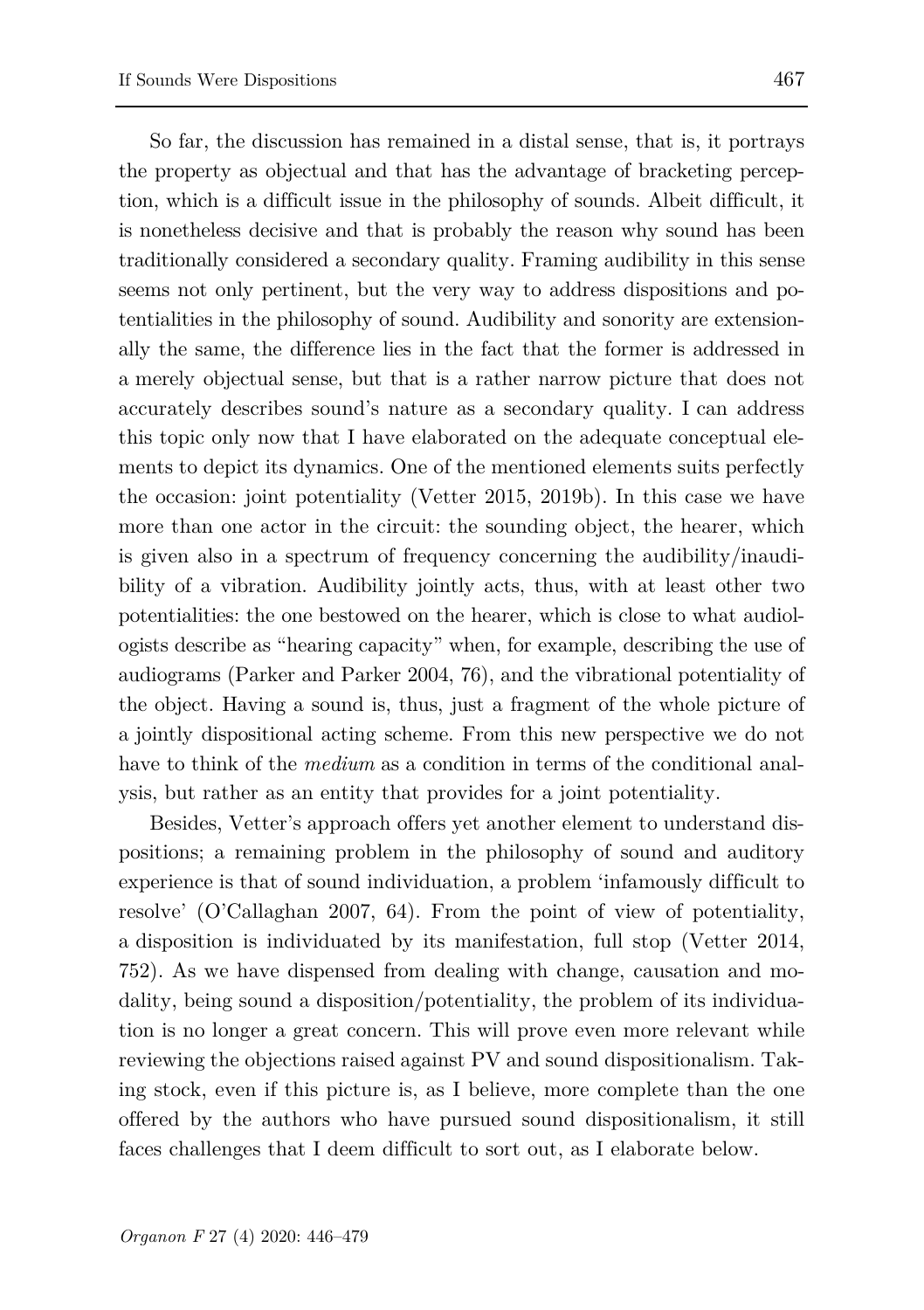# **4. Objections against the dispositional wiew, known and new**

Objections to the dispositional view so far have been directed mainly against Pasnau and Kulvicki and, curiously enough, they do not consider the structure of the conditional analysis of dispositions nor do they focus their criticisms on the internal aspects of dispositions themselves. The goal of the critique is usually oriented towards showing that the ontological choice they make is more compelling, so they rather pick it on problematic aspects of the theory. Thus, although there are particular objections, we still lack a robust systematic critique.

Casati and Dokic (2014) notice several objections of this nature. The first one is that our ordinary language does not recognize those uses of sounds (Pasnau [1999, 310] also stresses this). However, since the first lines of this paper I show how there is an ordinary and intuitive way of expressing that something "has a sound" and that, as a matter of fact, points out the main issue: their dispositional nature (iff, of course, sounds happen to be dispositions). A common philosophical strategy is to appeal to the intuitive nature of ordinary language. However, the reasons why philosophical concepts should accommodate to ordinary language, and to what extent, are a matter of debate. A reason on why this remains at issue may have to do with the problem of individuation and the assertion according to which "sounds are particulars".

O'Callaghan (2011) has also raised some important objections. A coincidence he has with Casati and Dokic is that of pointing to the "many properties problem" (O'Callaghan 2011, 378). If sounds were properties, the audible properties we usually attach to sound (and mostly to musical sound), namely, timbre, pitch, and loudness or intensity would be dependent or second degree. In any case, O'Callaghan anticipates a complex prop-erty-like response.<sup>[24](#page-22-0)</sup> However, in this scenario and appealing to parsimony, he concludes that EV fares better. In fact, any view that holds that sounds are particulars would fare likewise, so it is not a virtue unique to EV.

<span id="page-22-0"></span><sup>24</sup> Theorising about hierarchies while dealing with properties and their inter-array is not uncommon to metaphysics. An interesting view on this dealing directly with dispositions and powers is that of Molnar (2003).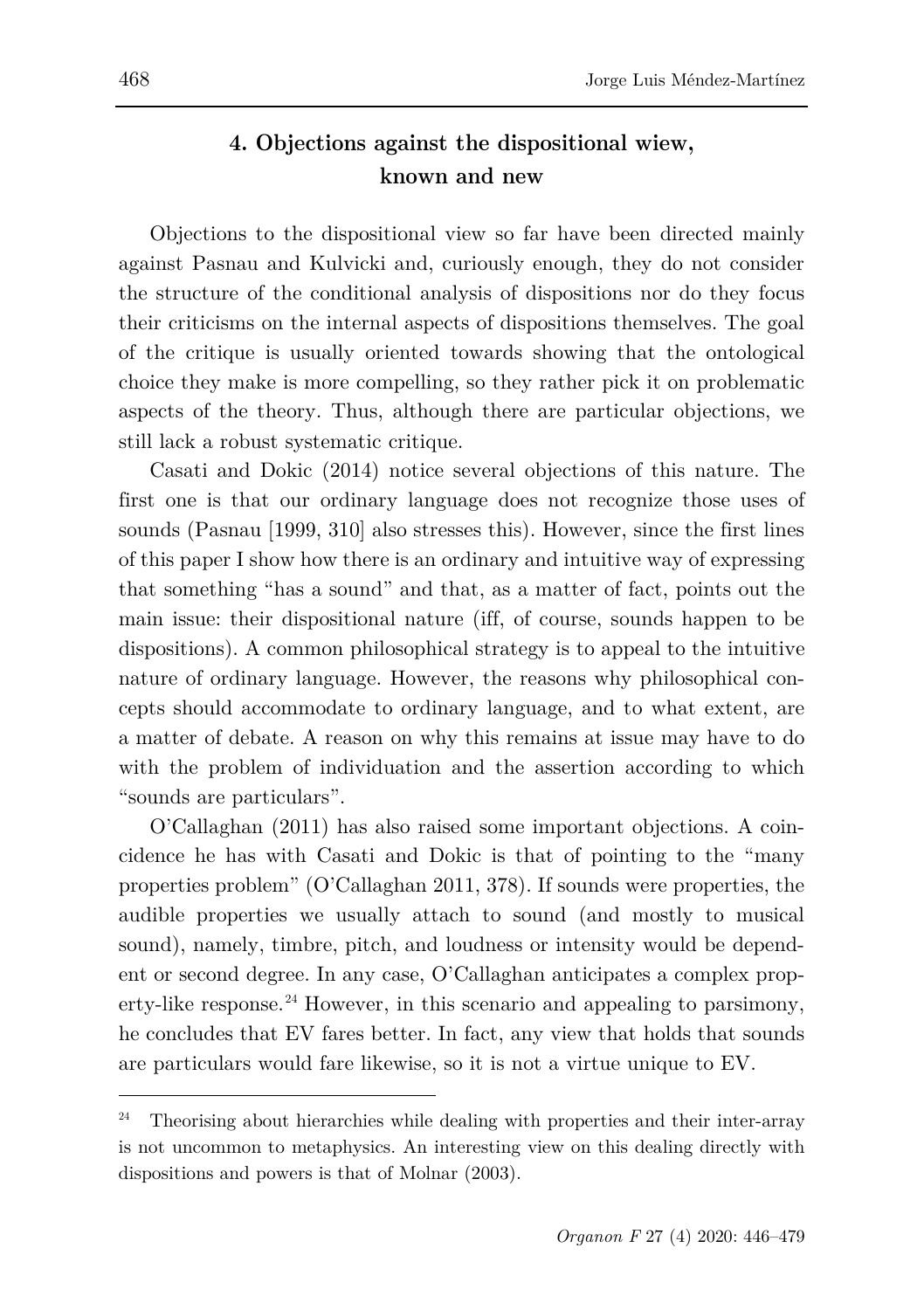Another problematic issue is that of change. Typically, in metaphysics properties are not taken to be subject to change, the way individuals are. With O'Callaghan (2011, 379) it is unclear whether he concurs to this, since, after emphasising that sounds are concrete particulars—not object-like, but rather event-like—he claims that although both sounds and objects survive change, they differ in the fact that sounds need of time for unfolding and happening. Moreover, individuation of the formers does depend in the patterns of change in their audible features.

Concerning change, Pasnau (1999, 319–20) does not grant that sounds are subject to change. Much of the evidence we have of change in sound, he says, depends on our perception. Something similar happens with the perception of size: we perceive things to be bigger or smaller in relation to our proximity to them, the same happens with our perception and 'measurement' of intensity, for which, in his opinion, "*sound itself remains unchanged*."

Not all supporters of PV think accordingly, Roberts (2017, 341), for instance, gives an example on how a change of colour could be possible pointing out to the intensity of colours in a strange colour world. [25](#page-23-0) The same, presumably, could be exemplified for sound: the marker for intensity would be loudness. Actually, it is easier to imagine qualitative change in sound than in colour. While playing string instruments, a change in pitch

<span id="page-23-0"></span><sup>25</sup> It goes as follows: "Imagine a world in which all objects were (mostly) transparent but when caused to vibrate suddenly became colored and would exemplify one color after another for some time before again becoming transparent. The exact colors objects would exemplify would depend on the type of object and how much it vibrated. For example, dense objects would exemplify different determinable colors on average than less dense objects, and objects would exemplify different determinate colors of the density-determined determinable color dependent on how much they were vibrating. If a very dense object were caused to slightly vibrate it would become light red, then a lighter red, then lighter, then white, and then the white would fade and the object would again be transparent, and if a less dense object were caused to vibrate lightly it would become a light blue, then a lighter blue, then lighter, and then white before fading back to being transparent, and if the object were caused to vibrate more heavily it would become a dark blue, and then a lighter blue, and lighter, then white, and again the whiteness would fade to transparency" (Roberts 2017, 341).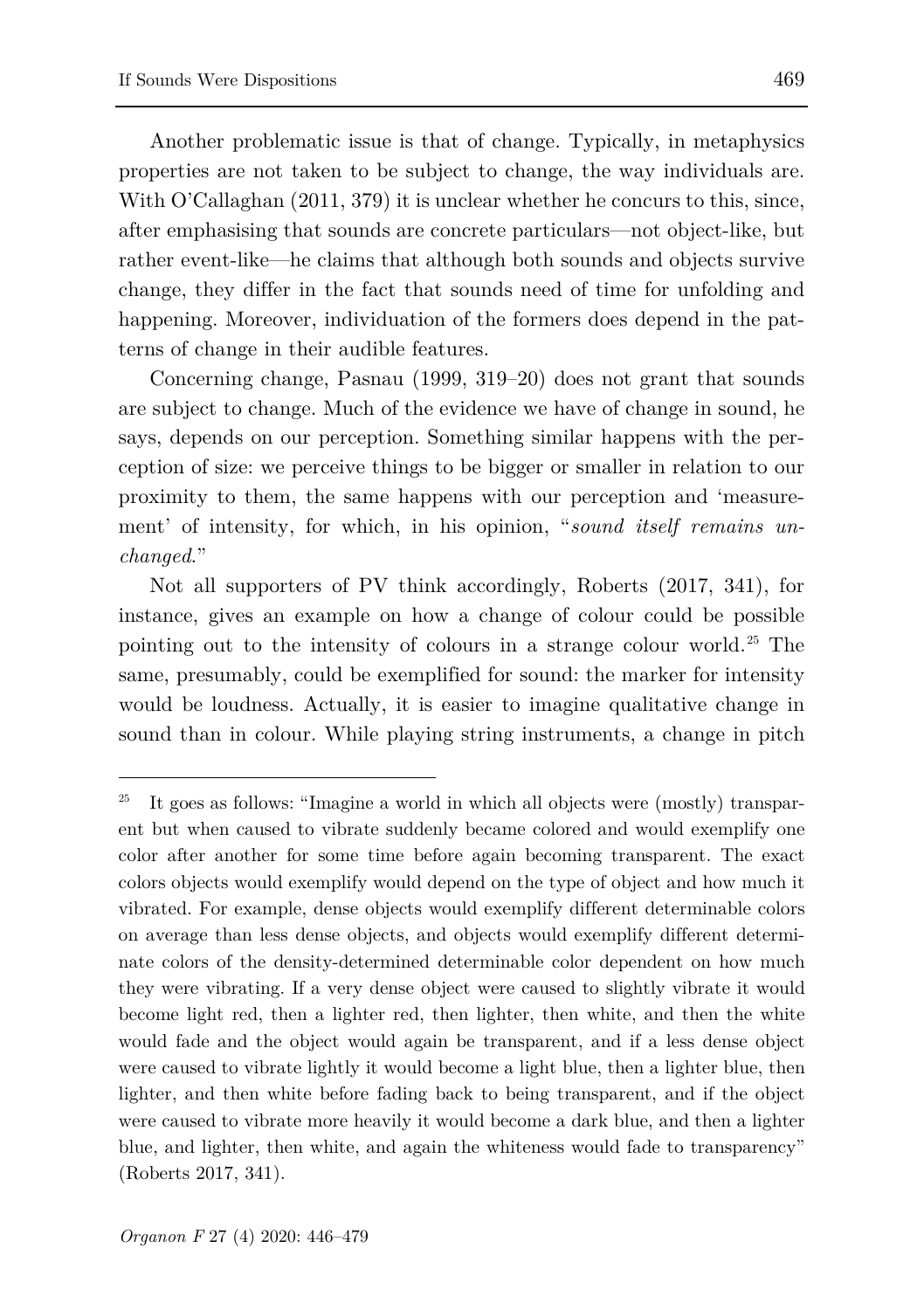can occur when using the technique known as *glissando*, or while simply tuning the instrument; a flute can produce in a note a considerable increase in intensity.[26](#page-24-0)

By linking confronted views on how sounds survive, or not, change with compliance to ordinary language, Cohen (2010) notes that both views—that is, survivalist and non-survivalist—can be both acceptable, for which we should not use this as a definitive criterion.

The last and main objection is that which actually could undermine any sort of PV: the claim according to which sounds are particulars. This comes in two fashions: the first one is appealing to countability; the second one is by invoking experiencing particulars. The bedrock of these arguments goes like this: particulars have features that arguably properties do not. So, if some of these traits can be encountered while addressing sounds, it is unlikely that they can be taken as properties. Now, there are two considerations here: either it is impossible for properties to have these features, because they are exclusives for particulars; or it is only that they are present in particulars, but not necessarily in an exclusive sense.

Countability is also connected with this particular-like sort of objection: you can count particulars, and you can count sounds, *therefore*, sounds are particulars. Arguably, you cannot do the same with properties and, *therefore*, sounds are not properties. Here is a disanalogy with colour: you cannot count 'colours,' which is taken to be a property; but you can count sounds. Therefore, sounds are not like colours and they are not properties. Taking nonetheless the challenge, one could say that what is countable in that sense is the manifestation, which shows the way in which any disposition is individuated (Vetter 2015, 35, 108). On the other hand, sound could even be used as a mass-term as well (Cohen 2010; Méndez-Martínez 2019). Finally, in Roberts' 'strange colour world' the manifestation of a colour can be also the number of times you switch the light on and off.

This gives an answer to the question raised by Casati and Dokic: "What are the *particulars* that you hear when you hear something?" So, the property theorist could simply answer: property manifestations.

<span id="page-24-0"></span><sup>26</sup> Changes in timbre seem more difficult to use as an example, but theoretically we should not rule them out.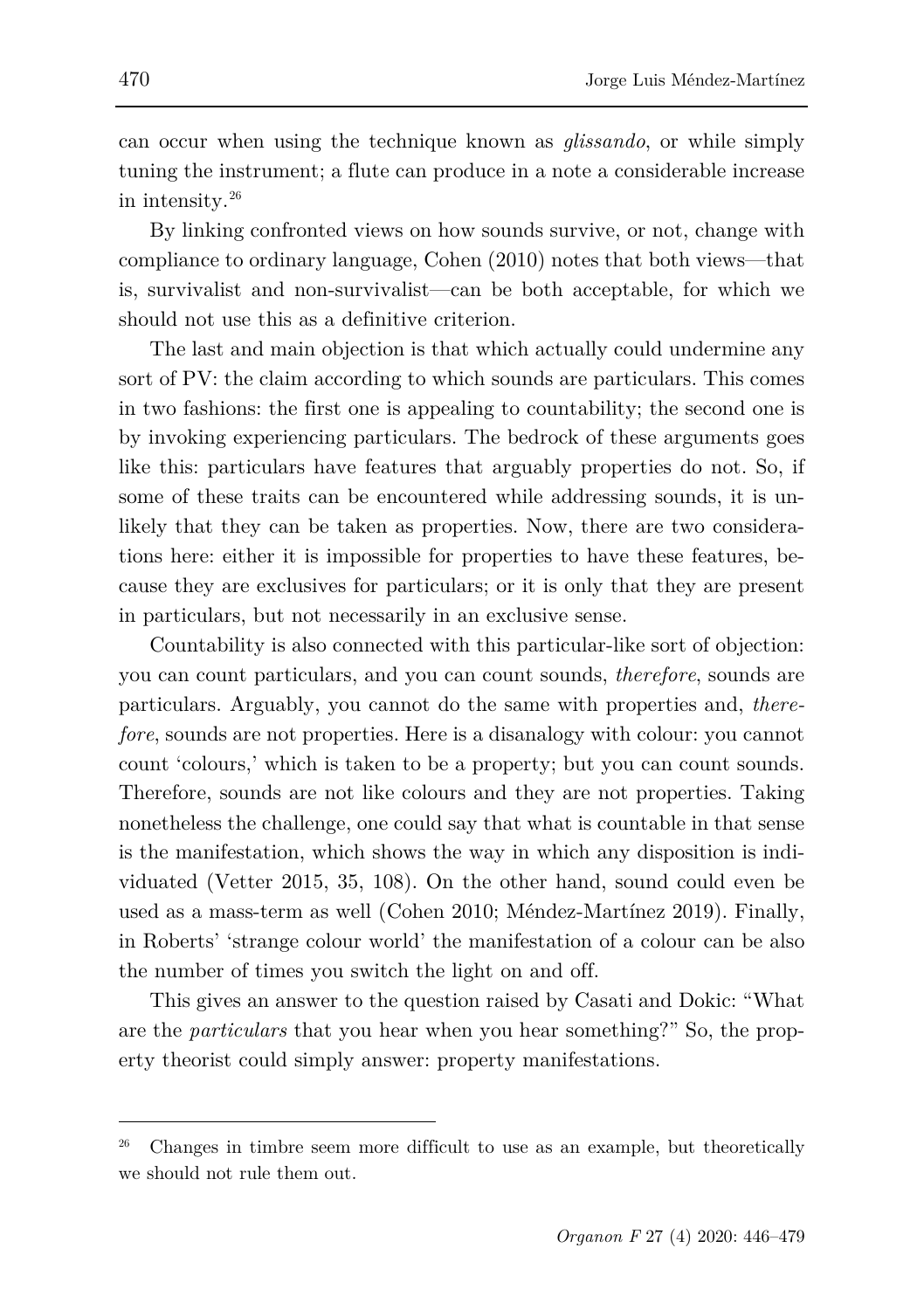So far so good, these known objections and the responses to them are all very well, even if some rely on desiderata (parsimony, concordance with ordinary language) whose relevance could be queried. A general and systematic objection that could counter PV and sound dispositionalism at large is still pendant. I would like to posit here what, in my view, should be its main guidelines.

Despite philosophy's different standards and historical development patterns to those of science, a criterion that comes in handy while examining an argument is that of falsifiability. In a Popperian spirit we could ask how sound dispositionalism could be proved false. There are several goals that can be assessed and, thus, falsified. The broader one is that which states "sounds are properties" (T1). A way to falsify this out is to deny that claim:

AT1: Sounds are not properties

EV, WV and claiming that sounds are particulars seem to entail AT1. However, just stating that they are particulars does not constitute an argument in and of itself, it requires burden of proof. That is a difficulty we encounter with O'Callaghan's (2011) arguments against PV, for he heavily relies on the characterisation of sounds as particulars (not object-like, but eventlike), implying that those features could not belong to properties. However, as shown above, those features can be predicated of disposition's manifestations, as already said. Continuing with the—hypothetical—global systematic objection, if sounds were properties, then we would have to decide between PV1 and PV2. Asserting one discredits, seemingly, the other, and, thus, within PV, PV1 could be the antithesis of PV2 and *vice versa*. It is important to notice that this would be so only if we have overcome the challenge posit by AT1. So far, I have argued that, if they are properties, they are objectual properties, which, naturally, are enabled by our perceptive capacities.

If the argument develops through the path of objectual properties (namely PV2), then there are also contesting views. A fundamental one is, as mentioned earlier, that of choosing between categorical and dispositional. In this sense, either one:

– Chooses categoralist monism in order to advance this view or to discredit dispositions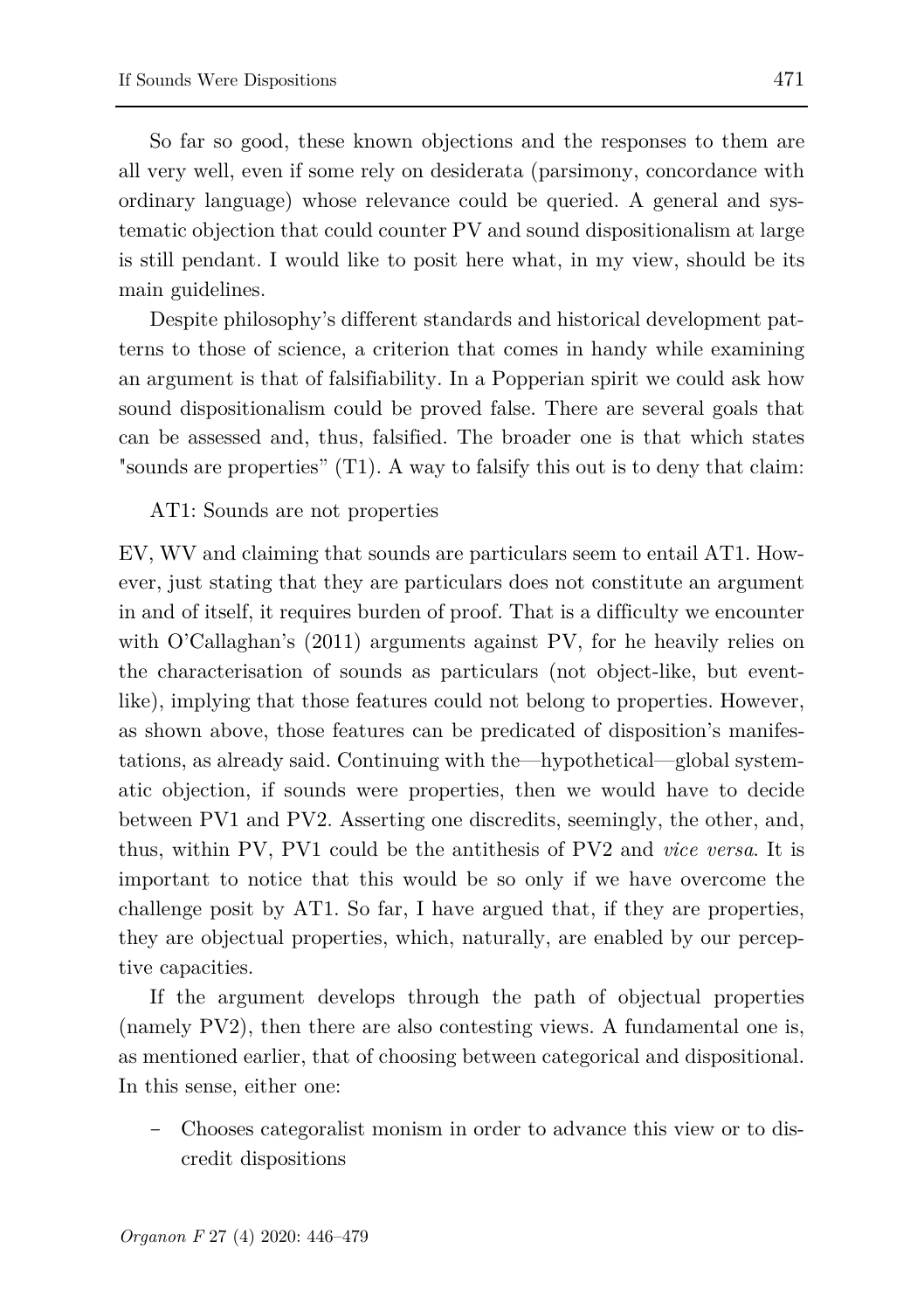- Chooses dispositionalist monism in order to advance this view or to discredit categorical properties
- Chooses a mild pluralist or dualist position that admits both; yet focus on one of the two.

Naturally, if one were to choose a monist position it would have to be followed to its last consequences, which could undermine or even compromise the project. Categoricalism usually tries to undermine not only dispositionalist monism, but dispositions themselves and, thus, to challenge dispositional realism (that is, the stance for which dispositions do exist). Turning a blind eye to monism, a pluralist *pax metaphysica*, could engage with their preferred type of property without troubling dispositionalist talk or categoricalist talk, depending on one's focus. I believe that in the philosophy of sound and auditory experience we face such a situation and, hence the goal is far from asserting a dispositional view in detriment of a categoricalist one. And that is fine. While there is nothing intrinsically wrong with this, it would be better to keep in mind the falsifiability routes for dispositionalism.

Finally, and narrowing the scale to those views that are not only PV, but dispositionalist themselves, the local theory choice seems to boil down to two options: conditional analysis or potentiality. Here the choice is not so simple, as conditional analysis is committed to more than it states in the analysis itself within the Humean project. However, there may be theoretical scenarios where both ways of framing dispositions are admissible. For instance, one could accept potentiality, and say that only dispositions (that is the maximal degree of a potentiality) can be framed with some reformed conditional analysis, but not the whole spectrum. To my knowledge, there are no claims in this direction, but maybe there is room for pluralism of this kind.

The advanced picture I offer here is not bulletproof and we could conceive extra hindrances to its theoretical development. Let us consider new objections. Even though Kulvicki underestimates the case of sounds made and not had as a *rara avis*, there are more cases of 'orphan sounds.' Consider the case of a thunder. EV has no problem in cataloguing these both as sounding sources and as events—and not even Kulvicki denies that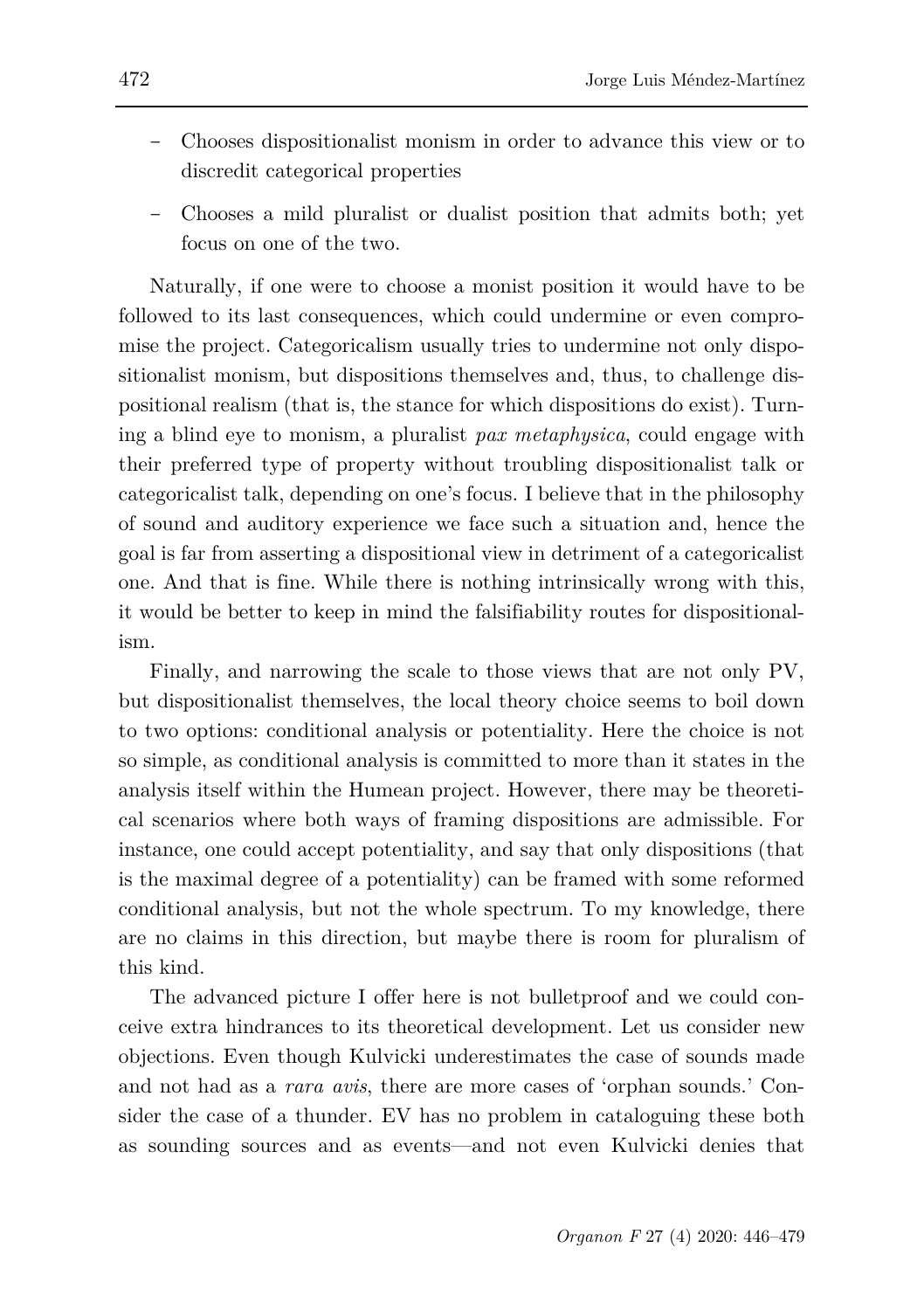hearing informs us of the surrounding events. Many specifications are needed to frame clouds as objects. On the other hand, objectless or individualess properties seem to make no sense (Armstrong 1993, 433); although Galen Strawson (2011, 304) thinks differently. Now, it may be the case that thunders and all what is involved in the natural phenomenon of the water cycle is still a particular yet not an object-like one, but event-like, as O'Callaghan says. Granted. Still we could wonder what happens with manifestations, like orphan sounds, that are neither relatable to objects nor to dispositions. Therefore, orphan sounds just make a larger problem evident: that of lonely manifestations and mere happenings.

This leads us to the point where we can find most of the objections to dispositionalist theories, including those of sound dispositionalism: the way they relate to stimulus and manifestations and, thus, to its multitrack nature. Although conditional analysis has generally been abandoned in the discussion on dispositions and potentialities, the other aspects in the circuit that are linked to dispositions can still raise concerns. Here I would like to propose the idea of 'parasitical dispositions.' Something already considered in the formulation of multi-track dispositions is the possibility for a disposition to have multiple manifestations, and multiple stimuli as well. That is not new. In this sense, we can use the typical case of a glass' fragility. When breaking, however, the glass also sounds. There is a characteristic sound of a breaking glass that is familiar to most of us. However, either both dispositions go *in tandem*, or one is dependent on the other. This is what I have in mind with parasitic dispositions: the possibility that the disposition to sound *could be* the disposition of something else.

The notion of parasitical disposition is in need of a larger framework not only within philosophy of sounds, but also in the overall literature on powers and dispositions. Being a parasite is being a parasite *of something*. Thus, the idea implies a hierarchy that can be fixed bearing in mind an ecological array of how organisms perceive stimulus: sounds are relevant for animals that are either hunter or pray because they indicate something else than sounds *per se*. EV would refer right away to the causal relationship between sounds and its sources, but it is clear that from this side we have to look for an alternative. The combination of joint potentialities and Gibsonian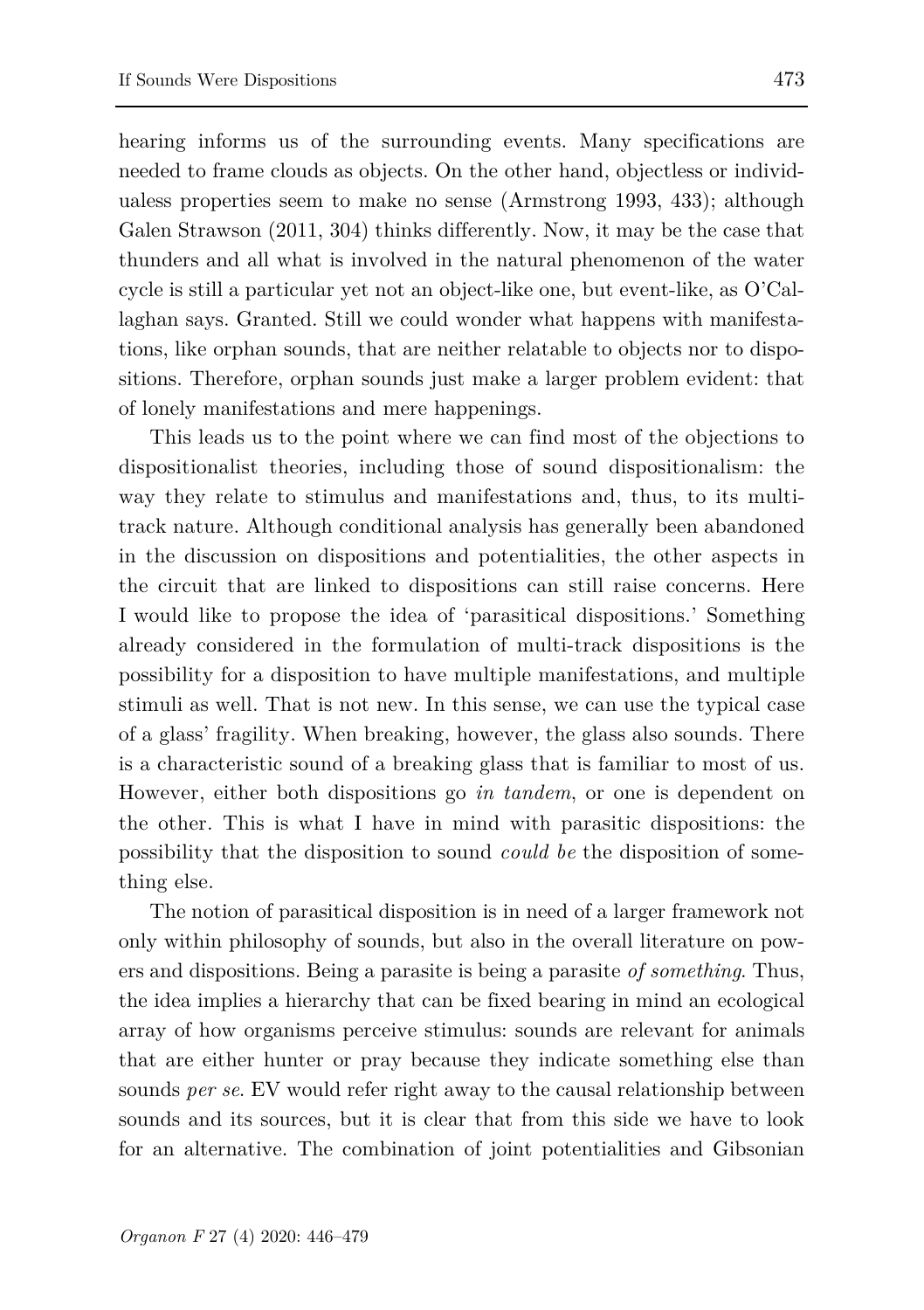affordances (Vetter 2018), [27](#page-28-0) for instance, may enable this approach. A parasitical disposition is one that has not affordances and yet it is instantiated with dispositions-potentialities that do have them. It is important to see that a parasitical disposition would not be a counteracting potentiality, which in the criticism of conditional analysis is presented as a 'mask.' We must conceive unperceived properties that do nothing. The fact that sounds don't happen to be in this category is an evolutionary making. There could be possible worlds, however, where sounds would not play such a role.<sup>[28](#page-28-1)</sup>

Finally, an extra objection that follows the line of argument of 'things particulars have but properties don't' is that of parthood. Let's call this the *mereological*<sup>[29](#page-28-2)</sup> *objection*. Although we certainly would not say that:

"Here is a sound. There you have half of that sound."

You can appeal to lengths and durations in the following sense:

"This sound lasted half the length of the previous sound."

Perhaps, this is something a sound engineer or a composer could say. Clearly, sound is not the sort of discrete entity you can halve, like an apple or a table, and there are two non-equivalent solutions to this: either you say that this is something that happens with events in general, which are particulars in the end—as O'Callaghan would probably argue; or as the property theorists (dispositionalist included) would do, one could talk about the theoretical mereology of properties' manifestations (as in Robert's strange world of colour). The topic, however, remains unexplored.

Up to this point, it is evident that the discussion on dispositions can contribute to the metaphysics and ontology of sound. It is in the best

<span id="page-28-0"></span><sup>27</sup> In Gibson's ecological psychology, an affordance is a habitat feature that *enables* an organism to do something: "a surface that is knee-high and sufficiently steady affords sitting on." Barbara Vetter (2018) has worked on bringing together the philosophy of potentiality and this approach.

<span id="page-28-1"></span><sup>28</sup> This resembles a Lewinsian idea: that of *idlers*, namely, properties that just manifest and 'do nothing' (Lewis 2008, 75). Perhaps our world is full of these things and it is just a matter of evolutionary serendipity that sounds happen to be relevant for so many species.

<span id="page-28-2"></span><sup>&</sup>lt;sup>29</sup> Unlike O'Callaghan  $(2011)$ , I do refer here to mereology in its classical sense: as the study of the relationship between parts and wholes.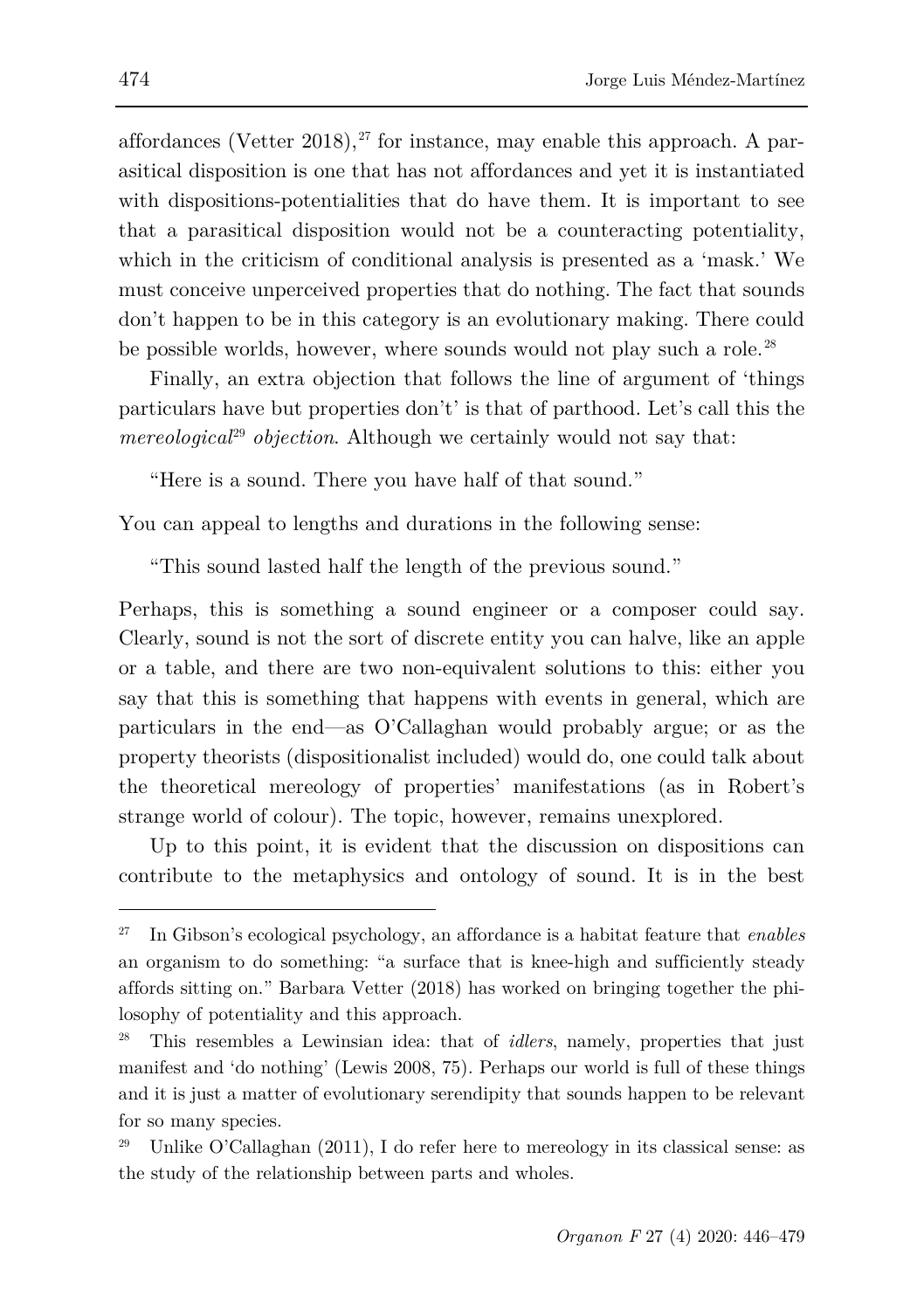interest of property theories to explore this possibility and face its consequences for, as I have shown, it has attractive theoretical features, albeit problematic. Not only it is worth reviewing for the property theorist but also for those accounting for EV or even WV. This is where my last advice goes. Although here I provide elements that can advance sound dispositionalism, there is maybe a good reason not to take this route in a reductionist way. By 'reductionist' I mean the ontological reduction of sound to the class of potentialities (and dispositions). This explanatory misplacement is a product of the aim of terminological reduction that looms in the views in SO. And this criticism is analogous to one of the main objections towards WV. For sure, acoustic waves *have to do* with the auditory phenomena but being part of the explanatory scheme does not imply the claim "sounds are waves." There is a sense in which much of the discussion can be arranged by means of specifying our usages of 'sound' in our explanatory schemes. Maybe there is room for everyone. Yet a difference here is that whereas acoustic waves' importance is undeniable in order to have the picture of sound, dispositions or potentialities require more justification.

Avoiding a reduction of this kind would allow the necessary distance from the problem noticed by Casati and Dokic (2014) concerning the collapsing or conflation of views, which are supposedly antagonistic. $30 \text{ In}$  $30 \text{ In}$  conclusion, dispositions or potentialities are potentially useful tools for the philosophical investigation of the realm of the auditory phenomena and they *may* be used in the discussion, but it is perhaps unwise to reduce and circumscribe the ontology of sound to the class of dispositional properties as it might be to do so with other classes (waves or events for instance).

<span id="page-29-0"></span><sup>30</sup> In particular, Casati and Dokic are aiming a critique towards the Relational Event Theory, which intends appealing to both the surrounding medium and the source, that is, articulating distal and medial theories. However, for these authors this view (which is O'Callaghan's arguably) "collapses unto" a medial theory when considering puzzling cases where an informational barrier prevents us to access a sounding object. In such circumstances, this theory, they say, ends up being plainly medial.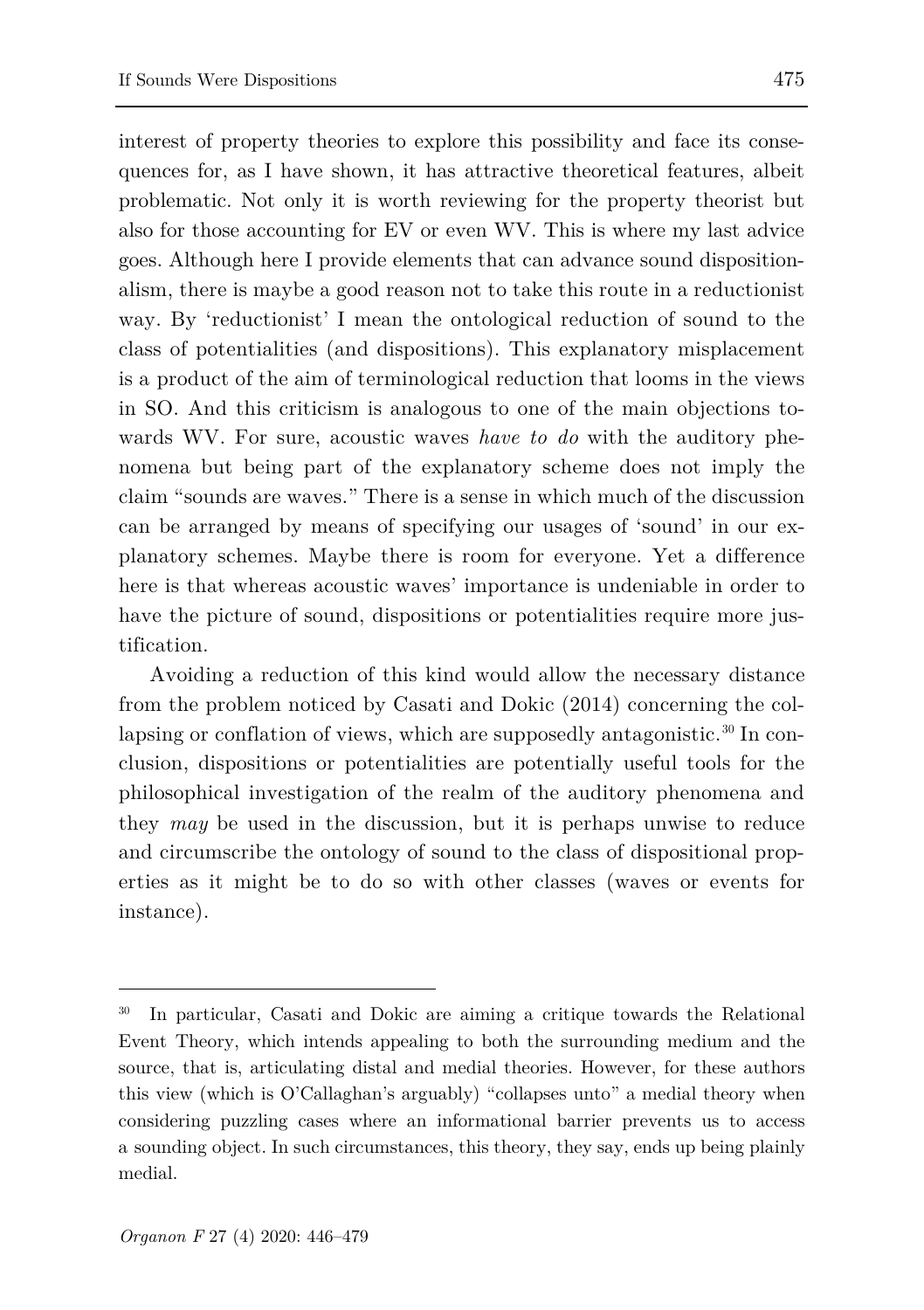#### **Acknowledgements**

I am grateful to Barbara Vetter, Brian McLoone, Ahti-Veikko Pietarinen, Elena Grigorevna Dragalina-Chernaya and an anonymous reader for their generous comments to previous versions of this work. I would also like to thank the colleagues from the *Nauchny Issledovatelsky Seminar* and the meetings of the group of Formal Philosophy at the Higher School of Economics, Moscow, as well as the *Kolloquium zur theoretischen Philosophie* at the Institut für Philosophie of the Freie Universität Berlin for their comments and insights. Finally, I also want to thank Lucia Cirianni Salazar for her comments and support.

### **Funding**

This article was prepared within the framework of the HSE University Basic Research Program and funded by the Russian Academic Excellence Project '5-100' as well as the program Akademicheskaya Aspirantura, which enabled my Academic Stay at the Institut für Philosophie, Freie Universität Berlin.

#### **References**

- Armstrong, David. 1993. "A World of State of Affairs." *Philosophical Perspectives*  7: 429–40. <https://doi.org/10.2307/2214133>
- Armstrong, David. 1996. "Dispositions as Categorical States." In *Dispositions, a Debate,* edited by David Armstrong, C. B. Martin, and P U. T. Place, 15–19. New York: Routledge.
- Armstrong, David. 2005. "Four Debates about Properties." *Synthese* 144 (3): 309– 20. <https://doi.org/10.1007/s11229-005-5852-7>
- Armstrong, David, Martin, C. B., and Place, U. T. Eds. 1996. *Dispositions, a Debate.* New York: Routledge.
- Bird, Alexander. 1998. "Dispositions and Antidotes." *The Philosophical Quarterly* 48 (191): 227–34. <https://doi.org/10.1111/1467-9213.00098>
- Bird, Alexander. 2007. *Nature's Metaphysics, Laws and Properties*. Oxford: Oxford University Press.
- Casati, Roberto, Di Bona, Elvira, and Dokic, Jérôme. 2013. "The Ockhamization of the Event Sources of Sound." *Analysis* 73 (3): 462–66. <https://doi.org/10.1093/analys/ant035>

Casati, Roberto, and Dokic, Jérôme. 1994. *La philosophie du son*. Chambon: Nimes.

Casati, Roberto, and Dokic, Jérôme. 2014. "Sounds." In *The Stanford Encyclopedia of Philosophy* (Fall 2014 Edition)*,* edited by Edward N. Zalta. Retrieved from:<http://plato.stanford/archives/fall2014/entries/sounds/>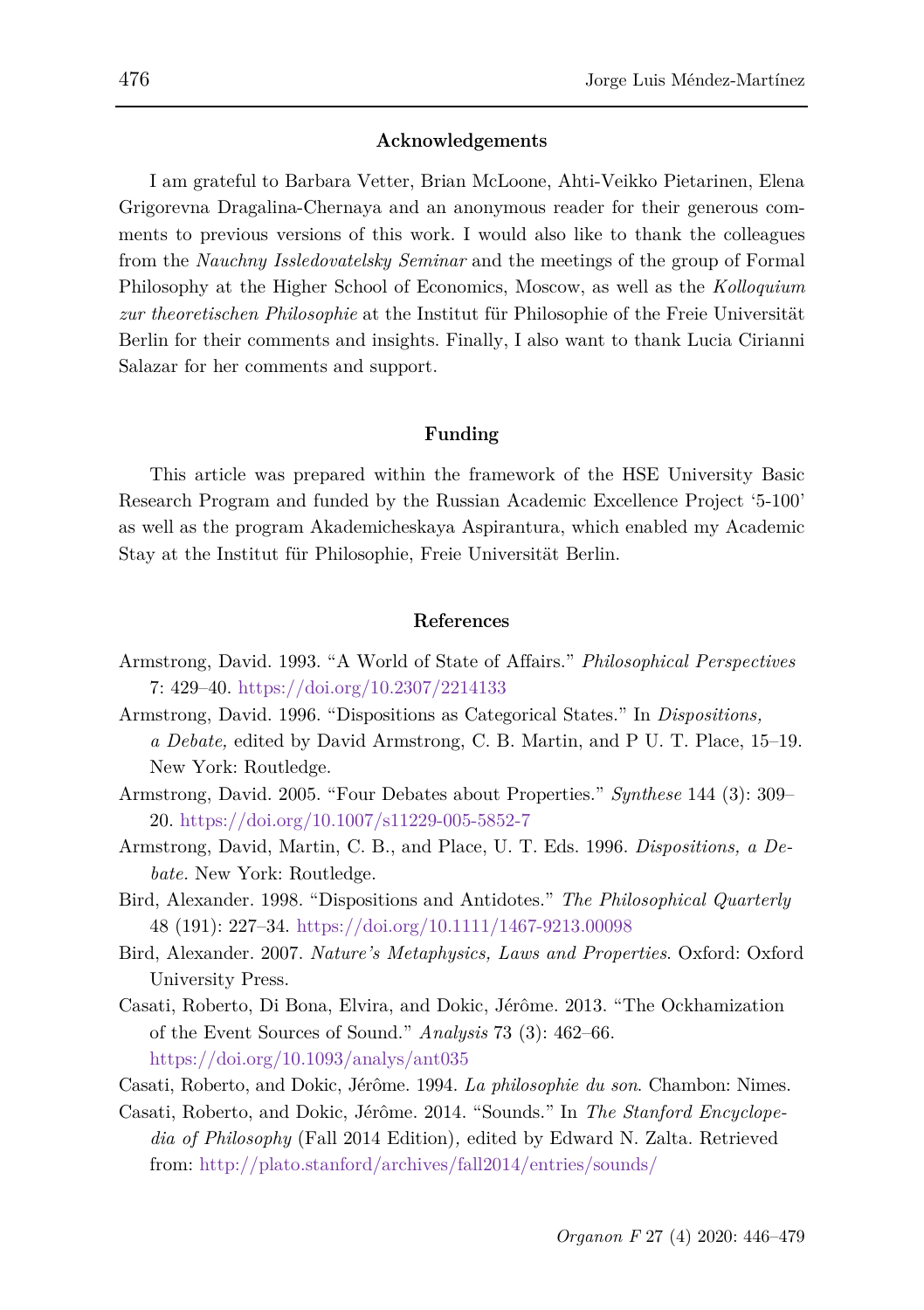- Chakravarty, Anjan. 2007. *A Metaphysics for Scientific Realism, Knowing the Unobservable*. Cambridge: Cambridge University Press.
- Choi, Sungho, and Fara, Michael. 2016. "Dispositions." In *The Stanford Encyclopedia of Philosophy* (Spring 2016 Edition)*,* edited by Edward N. Zalta. Retrieved from: <http://plato.stanford.edu/archives/spri2016/entries/dispositions/>
- Cohen, Jonathan. 2010. "Sounds and Temporality." In *Oxford Studies in Metaphysics*, Vol. 5, 303–20. New York: Oxford University Press.
- Dokic, Jérôme. 2007. "Two Ontologies of Sound." *The Monist* 90 (3): 391–402. <https://doi.org/10.5840/monist200790327>
- Egan, Andy. 2006. "Secondary Qualities and Self-Location." *Philosophy and Phenomenological Research* 72 (1): 97–119. [https://doi.org/10.5840/mon](https://doi.org/10.5840/monist200790327)[ist200790327](https://doi.org/10.5840/monist200790327)
- Fowler, Gregory. 2013. "Against the Primary Sound Account of Echoes." *Analysis* 73 (3): 466–73. <https://doi.org/10.1093/analys/ant059>
- Gurova, Lilia. 2017. "A Reason to Avoid the Casual Construal of Dispositional Explanations." *Organon F* 24 (4): 438–55.
- Handel, Stephen. 2006. *Perceptual Coherence. Seeing and Hearing*. Oxford: Oxford University Press.
- Husserl, Edmund. 1928. *Vorlesungen zur Phänomenologie des inneren Zeitbewustseins.* Halle: Max Niemeyer.
- Husserl, Edmund. 1984. *Logische Untersuchungen*. Hamburg: Felix Meiner.
- Kulvicki, John. 2008. "The Nature of Noise." *Philosopher's Imprint* 8 (11): 1–16.
- Lewis, David K. 1968. "Counterpart theory and Quantified Modal Logic." *The Journal of Philosophy* 65 (5): 113–26. <https://doi.org/10.2307/2024555>
- Lewis, David K. 1973. *Counterfactuals*, Massachusetts, Blackwell.
- Lewis, David K. 1986a. *On the Plurality of Worlds*, Oxford: Blackwell.
- Lewis, David K. 1986b. *Philosophical Papers,* Vol. II. Oxford: Oxford University Press.
- Lewis, David K. 1997. "Finkish Dispositions." *The Philosophical Quarterly* 47 (187): 143–58. <https://doi.org/10.1111/1467-9213.00052>
- Lewis, David K. 2008. "Ramseyan Humility." In *Conceptual Analysis and Philosophical Naturalism*, edited by David Braddon-Mitchell and Robert Nola, 203– 22. Cambridge, Massachusetts: MIT Press.
- Locke, John. 1999. *An Essay Concerning Human Understanding*. Pennsylvania: University of Pennsylvania Press.
- Manley, David and Wasserman, Ryan. 2008. "On Linking Dispositions and Conditionals." *Mind* 117 (465): 59–84. <https://doi.org/10.1093/mind/fzn003>
- Martin, C.B. 1996. "Properties and Dispositions." In *Dispositions, a Debate,* edited by David Armstrong, Martin C. B., and Place, U. T., 71–88. New York: Routledge.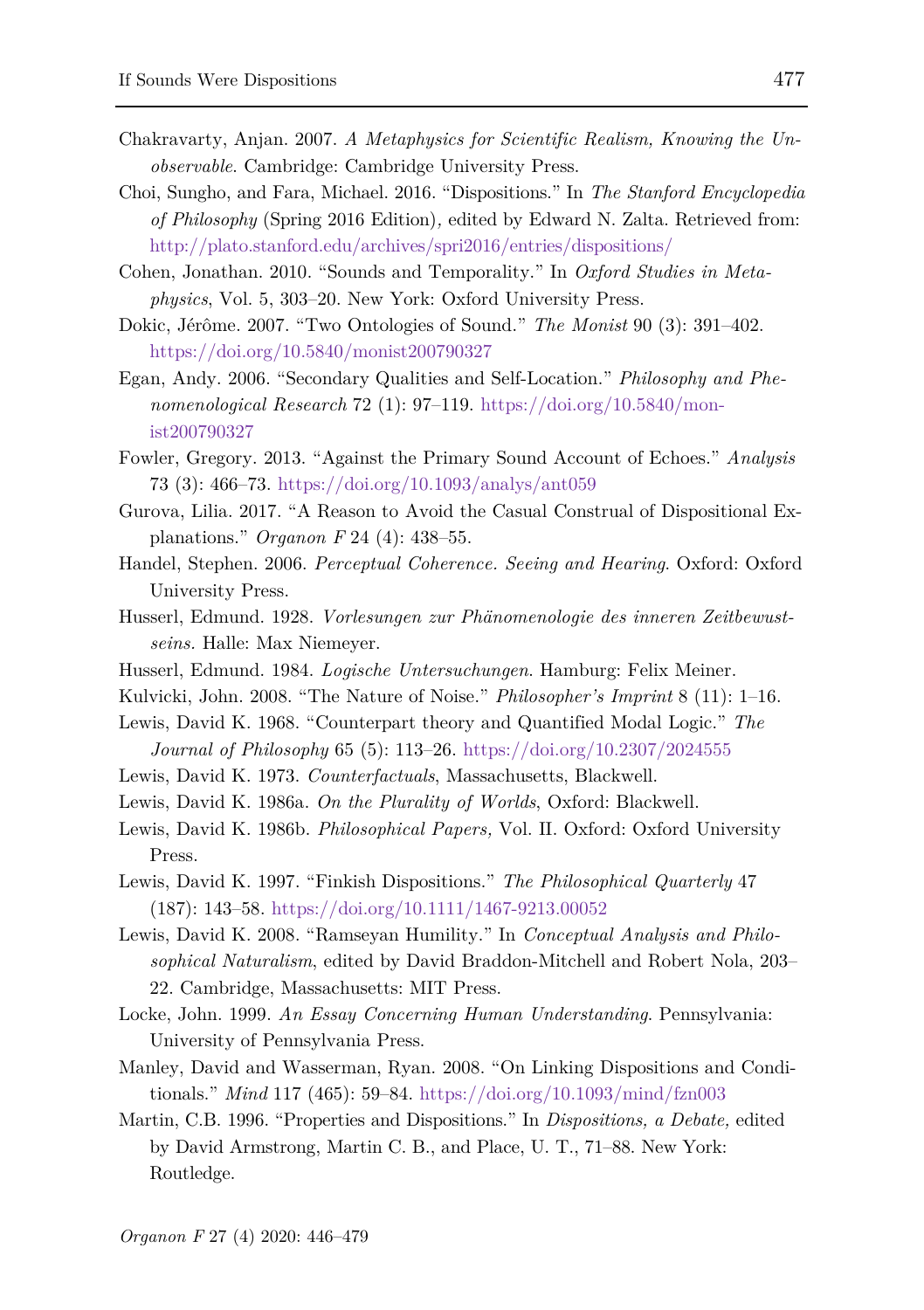- McKitrick, Jennifer. 2003. "A Case for Extrinsic Dispositions." *Australasian Journal of Philosophy* 81 (2): 155–74. <https://doi.org/10.1080/713659629>
- Méndez-Martínez, Jorge Luis. 2019. "What Counts as 'a' Sound and How 'to Count' a Sound. The Problems of Individuating and Identifying Sounds." *Synthesis Philosophica* 2019 (2): 173–90. <https://doi.org/10.21464/sp34112>
- Méndez-Martínez, Jorge Luis. 2020. "Sound Ontology and the Brentano-Husserl Analysis of the Inner Consciousness of Time." *Horizon, Studies in Phenomenology* 9 (1): 175–204. <https://doi.org/10.21638/2226-5260-2020-9-1-X-X>
- Molnar, George. 2003. *Powers, a Study in Metaphysics*, Oxford: Oxford University Press.
- Nudds, Matthew, and O'Callaghan, Casey. Eds. 2009. *Sounds and Perception. New Philosophical Essays.* New York: Oxford University Press.
- Nudds, Matthew. 2009. "Sounds and Space." In *Sounds and Perception. New Philosophical Essays,* edited by Matthew Nudds and Casey O'Callaghan, 69–96. New York: Oxford University Press.
- Nudds, Matthew. 2010. "What Are Auditory Objects." *Review of Philosophy and Psychology* 1 (1): 105–22. <https://doi.org/10.1007/s13164-009-0003-6>
- O'Callaghan, Casey. 2007a. *Sounds, a Philosophical Theory*. London: Oxford University Press.
- O'Callaghan, Casey. 2007b. "Echoes." *The Monist* 90 (3): 403–14. <https://doi.org/10.5840/monist200790328>
- O'Callaghan, Casey. 2009. "Sounds as Events." In *Sounds and Perception, New Philosophical Essays*, edited by Matthew Nudds and Casey O'Callaghan, 26– 49. New York: Oxford University Press.
- O'Callaghan, Casey. 2011. "Hearing Properties, Effects, or Parts." *Proceedings of the Aristotelian Society*, New Series (111): 375–405. <https://doi.org/10.1111/j.1467-9264.2011.00315.x>
- O'Shaughnessy, Brian. 1957. "The Location of Sound." *The Monist* 66 (264): 471– 90. <https://doi.org/10.1093/mind/LXVI.264.471>
- Parker, J. and Parker, P. Eds. 2004. *Audiology, A Medical Dictionary, Bibliography, and Annotated Research Guide to Internet References*. San Diego: ICON.
- Pasnau, Robert. 1999. "What is Sound." *The Philosophical Quarterly* 49 (196): 309–24. <https://doi.org/10.1111/1467-9213.00144>
- Place, U. T. 1996. "Structural Properties: Categorical, Dispositional or Both." In *Dispositions, a Debate,* edited by David Armstrong, Martin, C. B., and Place, U. T., 105–26. New York: Routledge.
- Purves, Dale. 2010*. Brains, How They Seem to Work*, New Jersey: Pearson.
- Quine, Willard Van Orman 1961. *From A Logical Point of View*, New York: Harvard University Press.